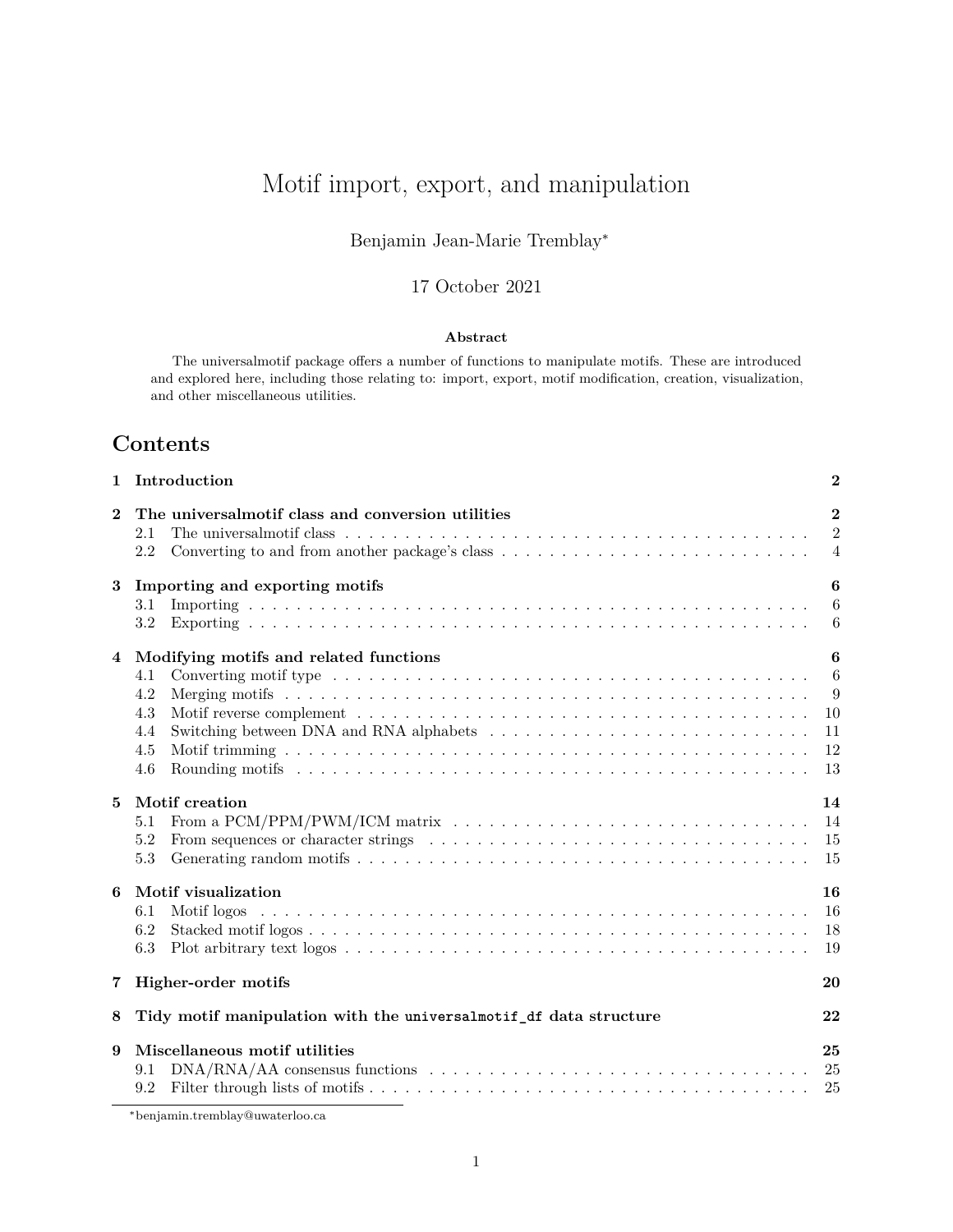| Session info | 29 |
|--------------|----|
| References   | 30 |

# <span id="page-1-0"></span>**1 Introduction**

This vignette will introduce the universalmotif class and its structure, the import and export of motifs in R, basic motif manipulation, creation, and visualization. For an introduction to sequence motifs, see the [introductory](#page-0-0) vignette. For sequence-related utilities, see the [sequences](#page-0-0) vignette. For motif comparisons and P-values, see the [motif comparisons and P-values](#page-0-0) vignette.

# <span id="page-1-1"></span>**2 The universalmotif class and conversion utilities**

### <span id="page-1-2"></span>**2.1 The universalmotif class**

The universalmotif package stores motifs using the universalmotif class. The most basic universalmotif object exposes the name, alphabet, type, type, strand, icscore, consensus, and motif slots; furthermore, the pseudocount and bkg slots are also stored but not shown. universalmotif class motifs can be PCM, PPM, PWM, or ICM type.

```
library(universalmotif)
data(examplemotif)
examplemotif
#>
#> Motif name: motif
#> Alphabet: DNA
#> Type: PPM
#> Strands: +-
#> Total IC: 11.54
#> Pseudocount: 1
#> Consensus: TATAWAW
#>
#> T A T A W A W
#> A 0 1 0 1 0.5 1 0.5
#> C 0 0 0 0 0.0 0 0.0
#> G 0 0 0 0 0.0 0 0.0
#> T 1 0 1 0 0.5 0 0.5
```
A brief description of all the available slots:

- name: motif name
- altname: (optional) alternative motif name
- family: (optional) a word representing the transcription factor or matrix family
- organism: (optional) organism of origin
- motif: the actual motif matrix
- alphabet: motif alphabet
- type: motif 'type', one of PCM, PPM, PWM, ICM; see the [introductory](#page-0-0) vignette
- icscore: (generated automatically) Sum of information content for the motif
- nsites: (optional) number of sites the motif was created from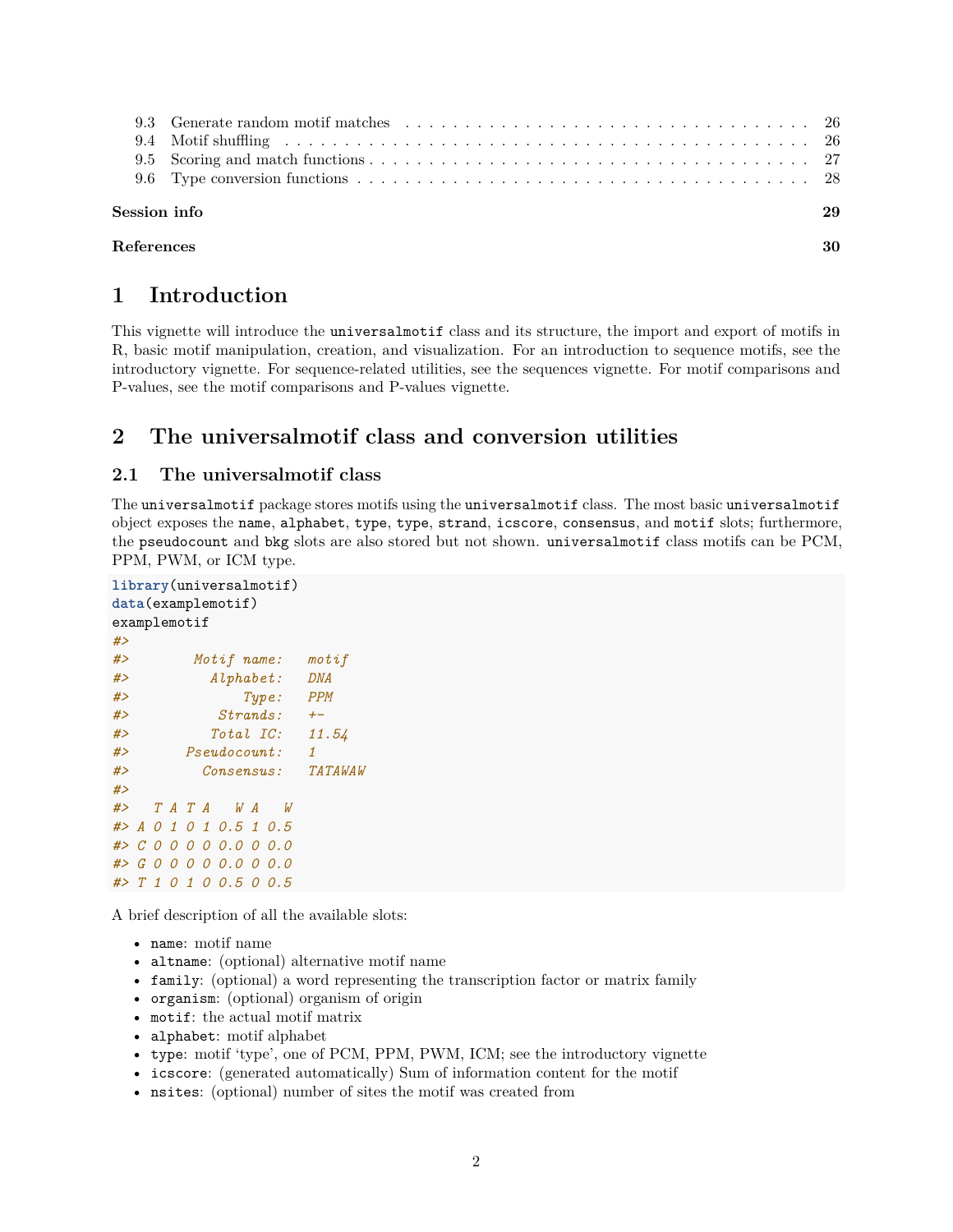- pseudocount: this value to added to the motif matrix during certain type conversions; this is necessary to avoid -Inf values from appearing in PWM type motifs
- bkg: a named vector of probabilities which represent the background letter frequencies
- bkgsites: (optional) total number of background sequences from motif creation
- consensus: (generated automatically) for DNA/RNA/AA motifs, the motif consensus
- strand: strand motif can be found on
- pval: (optional) P-value from *de novo* motif search
- qval: (optional) Q-value from *de novo* motif search
- eval: (optional) E-value from *de novo* motif search
- multifreq: (optional) higher-order motif representations.
- extrainfo: (optional) any extra motif information that cannot fit in the existing slots

The other slots will be shown as they are filled.

```
library(universalmotif)
data(examplemotif)
## The various slots can be accessed individually using `[`
examplemotif["consensus"]
#> [1] "TATAWAW"
## To change a slot, use `[<-`
examplemotif["family"] <- "My motif family"
examplemotif
#>
#> Motif name: motif
#> Family: My motif family
#> Alphabet: DNA
#> Type: PPM
#> Strands: +-
#> Total IC: 11.54
#> Pseudocount: 1
#> Consensus: TATAWAW
#>
#> T A T A W A W
#> A 0 1 0 1 0.5 1 0.5
#> C 0 0 0 0 0.0 0 0.0
#> G 0 0 0 0 0.0 0 0.0
#> T 1 0 1 0 0.5 0 0.5
```
Though the slots can easily be changed manually with  $\ll -$ , a number of safeguards have been put in place for some of the slots which will prevent incorrect values from being introduced.

**library**(universalmotif) **data**(examplemotif) *## The consensus slot is dependent on the motif matrix* examplemotif["consensus"] *#> [1] "TATAWAW" ## Changing this would mean it no longer matches the motif* examplemotif ["consensus"] <- "GGGAGAG"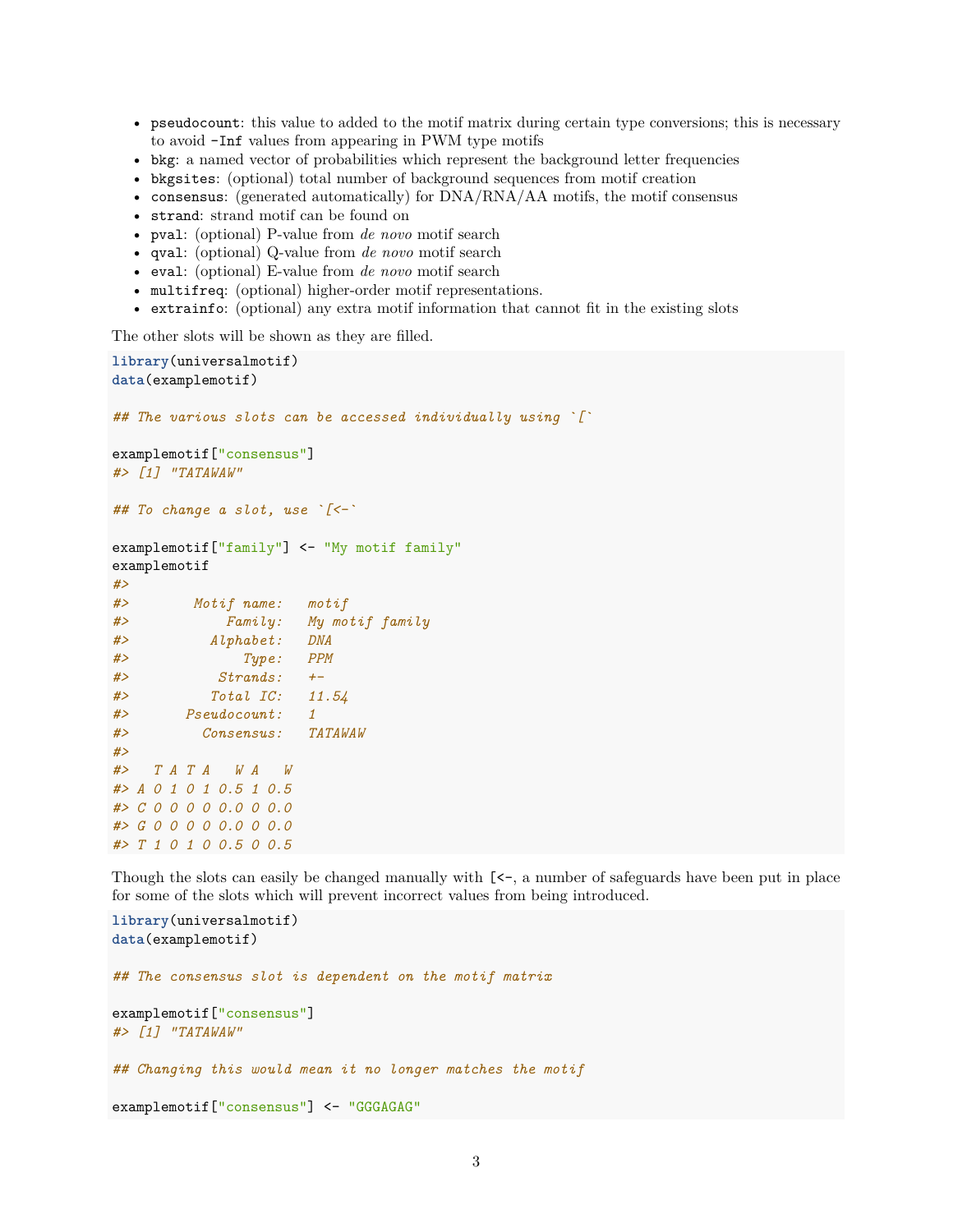```
#> Error in .local(x, i, ..., value): this slot is unmodifiable with [<-
## Another example of trying to change a protected slot:
examplemotif["strand"] <- "x"
#> Error in validObject_universalmotif(x):
#> * strand must be one of +, -, +-
```
Below the exposed metadata slots, the actual 'motif' matrix is shown. Each position is its own column: row names showing the alphabet letters, and the column names showing the consensus letter at each position.

#### <span id="page-3-0"></span>**2.2 Converting to and from another package's class**

The universalmotif package aims to unify most of the motif-related Bioconductor packages by providing the convert\_motifs() function. This allows for easy transition between supported packages (see ?convert\_motifs for a complete list of supported packages). Should you ever come across a motif class from another Bioconductor package which is not supported by the universalmotif package, but believe it should be, then feel free to bring it up with me.

The convert\_motifs function is embedded in most of the universalmotif functions, meaning that compatible motif classes from other packages can be used without needed to manually convert them first. However keep in mind some conversions are final. Furthermore, internally, all motifs regardless of class are handled as universalmotif objects, even if the returning class is not. This will result in at times slightly different objects (though usually no information should be lost).

```
library(universalmotif)
library(MotifDb)
data(examplemotif)
data(MA0003.2)
## convert from a `universalmotif` motif to another class
convert_motifs(examplemotif, "TFBSTools-PWMatrix")
#> Note: motif [motif] has an empty nsites slot, using 100.
#> An object of class PWMatrix
#> ID:
#> Name: motif
#> Matrix Class: Unknown
#> strand: *
#> Pseudocounts: 1
#> Tags:
#> list()
#> Background:
#> A C G T
#> 0.25 0.25 0.25 0.25
#> Matrix:
#> T A T A W A W
#> A -6.658211 1.989247 -6.658211 1.989247 0.9928402 1.989247 0.9928402
#> C -6.658211 -6.658211 -6.658211 -6.658211 -6.6582115 -6.658211 -6.6582115
#> G -6.658211 -6.658211 -6.658211 -6.658211 -6.6582115 -6.658211 -6.6582115
#> T 1.989247 -6.658211 1.989247 -6.658211 0.9928402 -6.658211 0.9928402
## convert to universalmotif
convert_motifs(MA0003.2)
```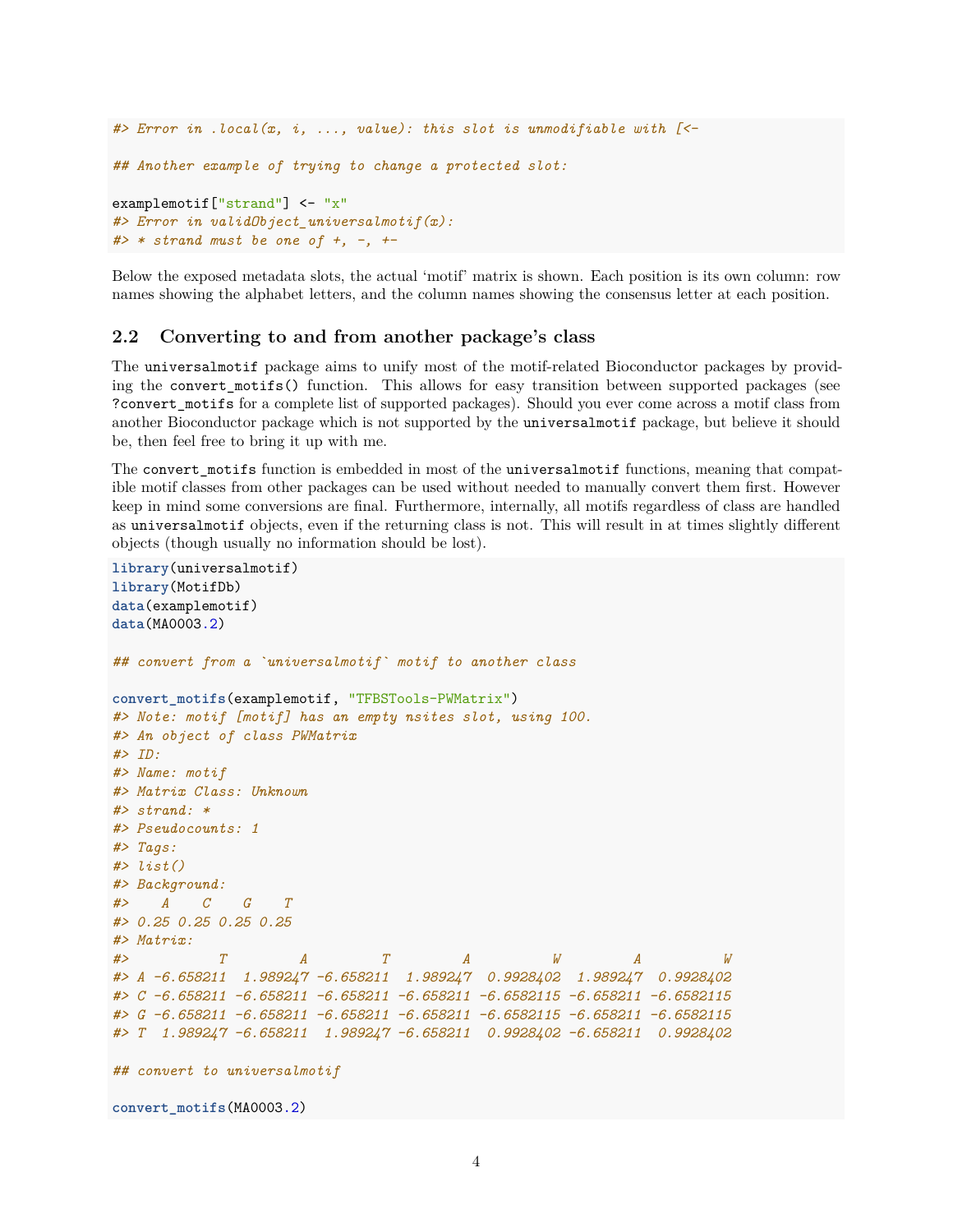```
#> Motif name: TFAP2A
#> Alternate name: MA0003.2
#> Family: Helix-Loop-Helix
#> Organism: 9606
#> Alphabet: DNA
#> Type: PCM
#> Strands: +
#> Total IC: 12.9
#> Pseudocount: 1
#> Consensus: NNNNGCCYSAGGSCA
#> Target sites: 5098
#> Extra info: [centrality_logp] -4343
#> [family] Helix-Loop-Helix
#> [medline] 10497269
#> ...
#>
#> N N N N G C C Y S A G G S C A
#> A 1387 2141 727 1517 56 0 0 62 346 3738 460 0 116 451 3146
#> C 1630 1060 1506 519 1199 5098 4762 1736 2729 236 0 0 1443 3672 690
#> G 851 792 884 985 3712 0 0 85 1715 920 4638 5098 3455 465 168
#> T 1230 1105 1981 2077 131 0 336 3215 308 204 0 0 84 510 1094
## convert between two packages
convert motifs(MotifDb[1], "TFBSTools-ICMatrix")
#> Note: motif [ABF2] has an empty nsites slot, using 100.
#> [[1]]
#> An object of class ICMatrix
#> ID: badis.ABF2
#> Name: ABF2
#> Matrix Class: Unknown
#> strand: *
#> Pseudocounts: 1
#> Schneider correction: FALSE
#> Tags:
#> $dataSource
#> [1] "ScerTF"
#>
#> Background:
#> A C G T
#> 0.25 0.25 0.25 0.25
#> Matrix:
#> T C T A G A
#> A 0.08997357 0.02119039 0.02119039 1.64861232 0.02119039 1.43716039
#> C 0.08997357 1.64861232 0.02119039 0.02119039 0.02119039 0.03430887
#> G 0.02188546 0.02119039 0.02119039 0.02119039 1.64861232 0.03430887
#> T 0.78058151 0.02119039 1.64861232 0.02119039 0.02119039 0.03430887
```
*#>*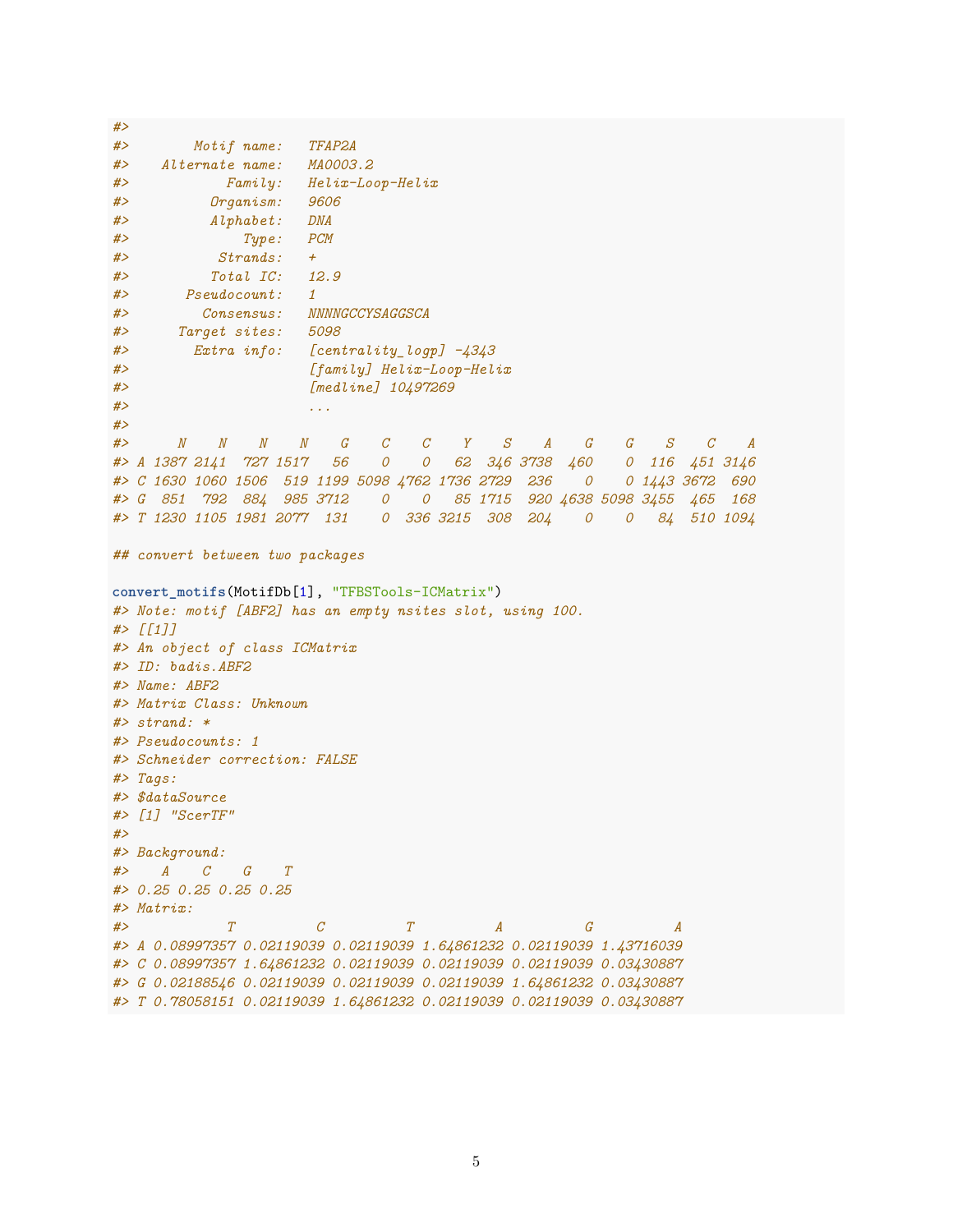# <span id="page-5-0"></span>**3 Importing and exporting motifs**

### <span id="page-5-1"></span>**3.1 Importing**

The universalmotif package offers a number of read\_\*() functions to allow for easy import of various motif formats. These include:

- read  $cisbp()$ : CIS-BP (Weirauch et al. 2014)
- read homer(): HOMER (Heinz et al. 2010)
- read\_jaspar(): JASPAR (Khan et al. 2018)
- read\_matrix(): generic reader for simply formatted motifs
- read\_meme(): MEME (Bailey et al. 2009)
- read motifs(): native universalmotif format (not recommended; use saveRDS() instead)
- read\_transfac(): TRANSFAC (Wingender et al. 1996)
- read\_uniprobe(): UniPROBE (Hume et al. 2015)

These functions should work natively with these formats, but if you are generating your own motifs in one of these formats than it must adhere quite strictly to the format. An example of each of these is included in this package (see system.file("extdata", package="universalmotif")). If you know of additional motif formats which are not supported in the universalmotif package that you believe should be, or of any mistakes in the way the universalmotif package parses supported formats, then please let me know.

### <span id="page-5-2"></span>**3.2 Exporting**

Compatible motif classes can be written to disk using:

- write\_homer()
- write\_jaspar()
- write\_matrix()
- write\_meme()
- write\_motifs()
- write\_transfac()

The write\_matrix() function, similar to its read\_matrix() counterpart, can write motifs as simple matrices with an optional header. Additionally, please keep in mind format limitations. For example, multiple MEME motifs written to a single file will all share the same alphabet, with identical background letter frequencies.

# <span id="page-5-3"></span>**4 Modifying motifs and related functions**

### <span id="page-5-4"></span>**4.1 Converting motif type**

Any universalmotif object can transition between PCM, PPM, PWM, and ICM types seamlessly using the convert\_type() function. The only exception to this is if the ICM calculation is performed with sample correction, or as relative entropy. If this occurs, then back conversion to another type will be inaccurate (and convert\_type() would not warn you, since it won't know this has taken place).

```
library(universalmotif)
data(examplemotif)
## This motif is currently a PPM:
examplemotif["type"]
#> [1] "PPM"
```
When converting to PCM, the nsites slot is needed to tell it how many sequences it originated from. If empty, 100 is used.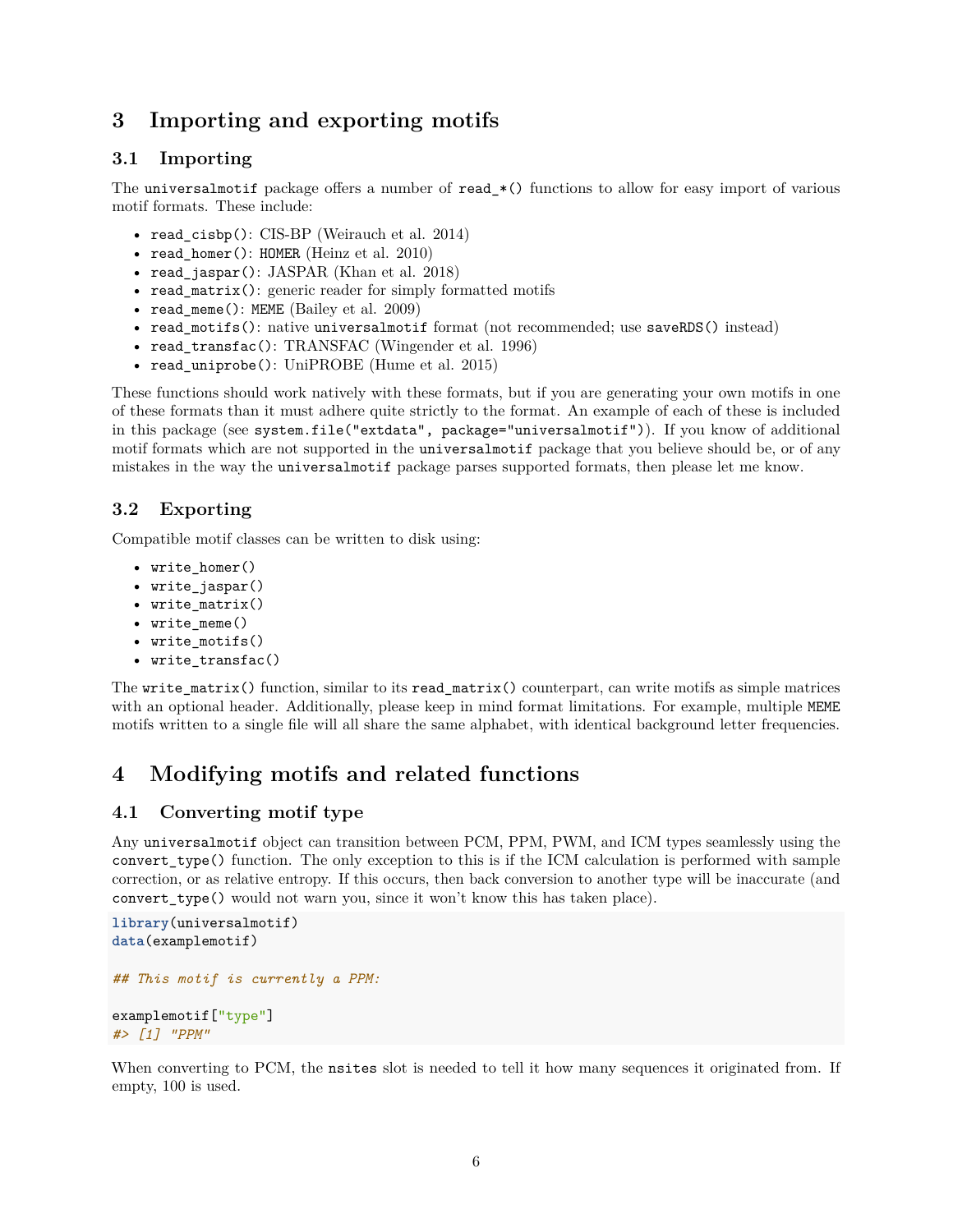```
convert_type(examplemotif, "PCM")
#> Note: motif [motif] has an empty nsites slot, using 100.
#>
#> Motif name: motif
#> Alphabet: DNA
#> Type: PCM
#> Strands: +-
#> Total IC: 11.54
#> Pseudocount: 1
#> Consensus: TATAWAW
#>
#> T A T A W A W
#> A 0 100 0 100 50 100 50
#> C 0 0 0 0 0 0 0
#> G 0 0 0 0 0 0 0
#> T 100 0 100 0 50 0 50
```
For converting to PWM, the pseudocount slot is used to determine if any correction should be applied:

```
examplemotif["pseudocount"]
#> [1] 1
convert_type(examplemotif, "PWM")
#> Note: motif [motif] has an empty nsites slot, using 100.
#>
#> Motif name: motif
#> Alphabet: DNA
#> Type: PWM
#> Strands: +-
#> Total IC: 11.54
#> Pseudocount: 1
#> Consensus: TATAWAW
#>
#> T A T A W A W
#> A -6.66 1.99 -6.66 1.99 0.99 1.99 0.99
#> C -6.66 -6.66 -6.66 -6.66 -6.66 -6.66 -6.66
#> G -6.66 -6.66 -6.66 -6.66 -6.66 -6.66 -6.66
#> T 1.99 -6.66 1.99 -6.66 0.99 -6.66 0.99
```
You can either change the pseudocount slot manually beforehand, or pass one to convert\_type().

```
convert_type(examplemotif, "PWM", pseudocount = 1)
#> Note: motif [motif] has an empty nsites slot, using 100.
#>
#> Motif name: motif
#> Alphabet: DNA
#> Type: PWM
#> Strands: +-
#> Total IC: 11.54
#> Pseudocount: 1
#> Consensus: TATAWAW
#>
#> T A T A W A W
#> A -6.66 1.99 -6.66 1.99 0.99 1.99 0.99
#> C -6.66 -6.66 -6.66 -6.66 -6.66 -6.66 -6.66
#> G -6.66 -6.66 -6.66 -6.66 -6.66 -6.66 -6.66
```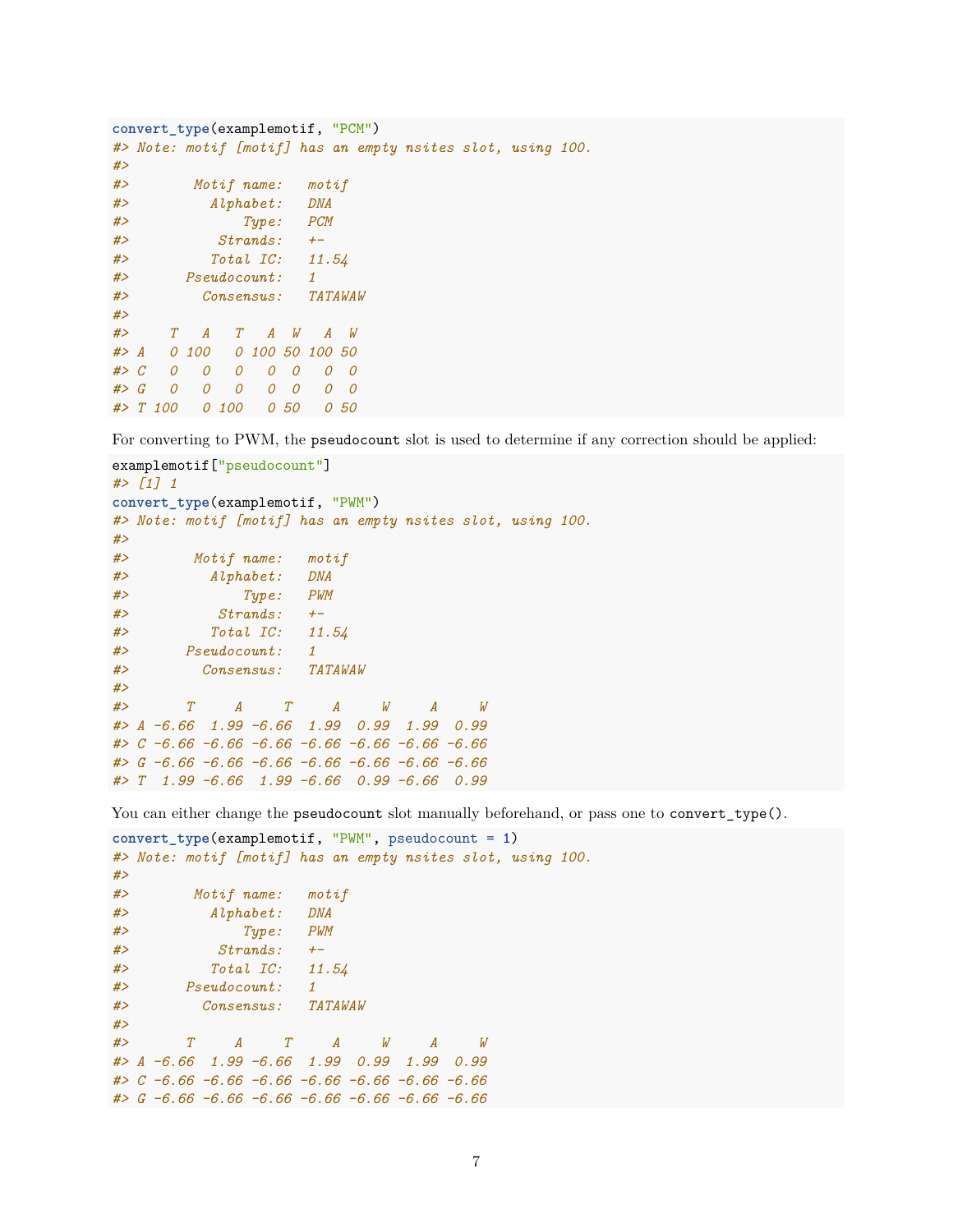*#> T 1.99 -6.66 1.99 -6.66 0.99 -6.66 0.99*

There are a couple of additional options for ICM conversion: nsize\_correction and relative\_entropy. The former uses the TFBSTools:::schneider\_correction() function (and thus requires that the TFBSTools package be installed) for sample size correction. The latter uses the bkg slot to calculate information content. See the IntroductionToSequenceMotifs vignette for an overview on the various types of ICM calculations.

```
examplemotif["nsites"] <- 10
convert_type(examplemotif, "ICM", nsize_correction = FALSE)
#>
#> Motif name: motif
#> Alphabet: DNA
#> Type: ICM
#> Strands: +-
#> Total IC: 11.54
#> Pseudocount: 1
#> Consensus: TATAWAW
#> Target sites: 10
#>
#> T A T A W A W
#> A 0 2 0 2 0.5 2 0.5
#> C 0 0 0 0 0.0 0 0.0
#> G 0 0 0 0 0.0 0 0.0
#> T 2 0 2 0 0.5 0 0.5
convert_type(examplemotif, "ICM", nsize_correction = TRUE)
#>
#> Motif name: motif
#> Alphabet: DNA
#> Type: ICM
#> Strands: +-
#> Total IC: 11.54
#> Pseudocount: 1
#> Consensus: TATAWAW
#> Target sites: 10
#>
#> T A T A W A W
#> A 0.00 1.75 0.00 1.75 0.38 1.75 0.38
#> C 0.00 0.00 0.00 0.00 0.00 0.00 0.00
#> G 0.00 0.00 0.00 0.00 0.00 0.00 0.00
#> T 1.75 0.00 1.75 0.00 0.38 0.00 0.38
examplemotif<sup>["bkg"]</sup> <- c(A = 0.4, C = 0.1, G = 0.1, T = 0.4)convert_type(examplemotif, "ICM", relative_entropy = TRUE)
#>
#> Motif name: motif
#> Alphabet: DNA
#> Type: ICM
#> Strands: +-
#> Total IC: 11.54
#> Pseudocount: 1
#> Consensus: TATAWAW
#> Target sites: 10
#>
```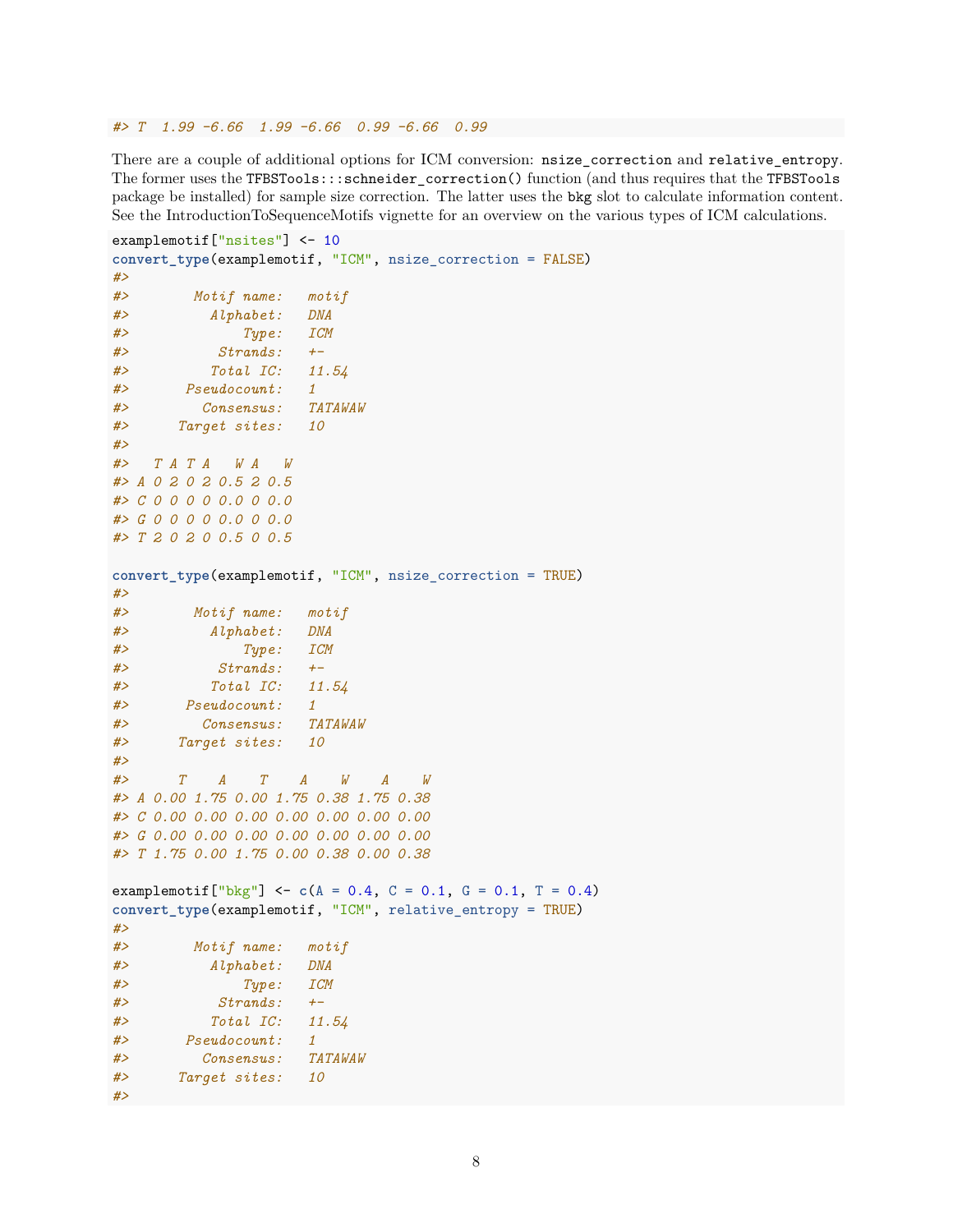*#> T A T A W A W #> A 0.00 1.32 0.00 1.32 0.16 1.32 0.16 #> C 0.00 0.00 0.00 0.00 0.00 0.00 0.00 #> G 0.00 0.00 0.00 0.00 0.00 0.00 0.00 #> T 1.32 0.00 1.32 0.00 0.16 0.00 0.16*

### <span id="page-8-0"></span>**4.2 Merging motifs**

**library**(universalmotif)

The universalmotif package includes the merge\_motifs() function to combine motifs. Motifs are first aligned, and the best match found before the motif matrices are averaged. The implementation for this is identical to that used by compare\_motifs() (see the [motif comparisons vignette](#page-0-0) for more information).

```
m1 <- create_motif("TTAAACCCC", name = "1")
m2 <- create_motif("AACC", name = "2")
m3 <- create_motif("AACCCCGG", name = "3")
view_motifs(c(m1, m2, m3),
  show.positions.once = FALSE, show.names = FALSE)
                       1 2 3 4 5 6 7 8
                       1 2 3 4
        1 2 3 4 5 6 7 8 9
   \overline{0}1
   2
   0 -1
   2
   0<sup>1</sup>1
   2
bits
view_motifs(merge_motifs(c(m1, m2, m3), method = "PCC"))
```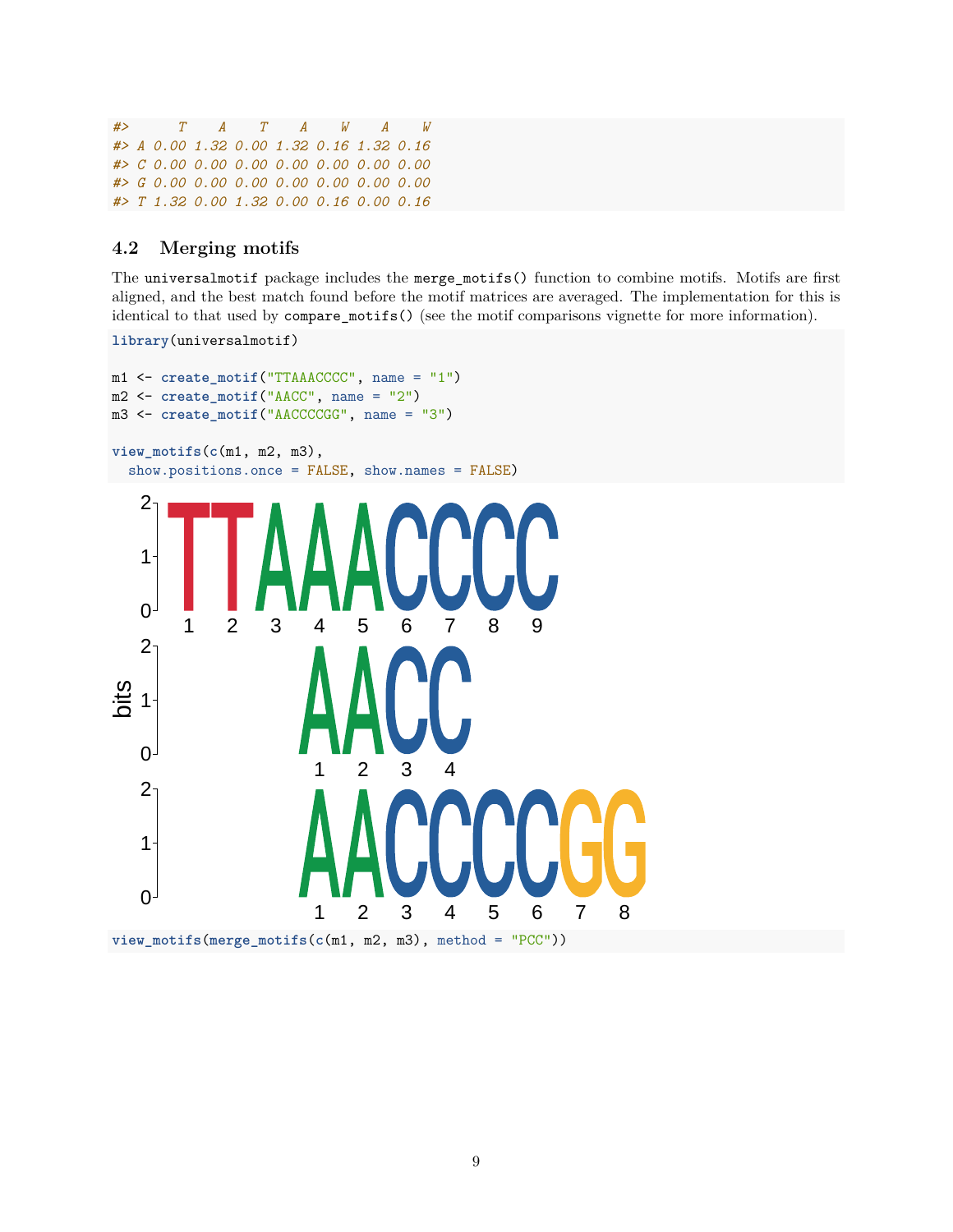

This functionality can also be automated to reduce the number of overly similar motifs in larger datasets via the merge\_similar() function.

```
library(universalmotif)
library(MotifDb)
motifs <- filter_motifs(MotifDb, family = "bHLH")[1:100]
#> motifs converted to class 'universalmotif'
length(motifs)
#> [1] 100
motifs <- merge_similar(motifs)
length(motifs)
```
Comparison and merging parameters can be fine-tuned as users wish. See the compare\_motifs() and merge\_motifs() documentation for more details, as well as the "Motif comparison and P-values" vignette.

#### <span id="page-9-0"></span>**4.3 Motif reverse complement**

Get the reverse complement of a motif.

*#> [1] 63*

```
library(universalmotif)
data(examplemotif)
## Quickly switch to the reverse complement of a motif
## Original:
examplemotif
#>
#> Motif name: motif
#> Alphabet: DNA
#> Type: PPM
#> Strands: +-
#> Total IC: 11.54
#> Pseudocount: 1
#> Consensus: TATAWAW
#>
#> T A T A W A W
#> A 0 1 0 1 0.5 1 0.5
#> C 0 0 0 0 0.0 0 0.0
#> G 0 0 0 0 0.0 0 0.0
#> T 1 0 1 0 0.5 0 0.5
```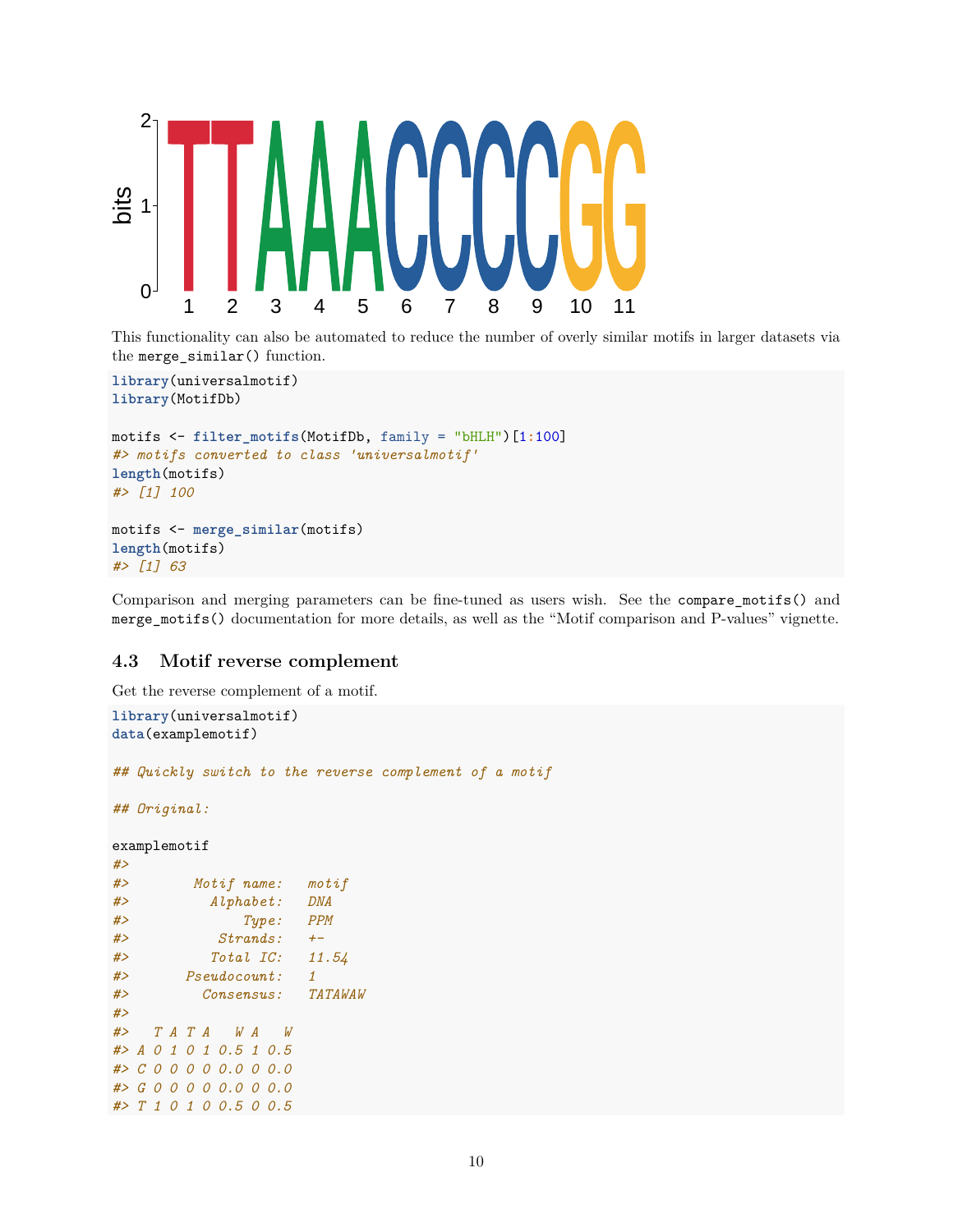```
## Reverse complement:
motif_rc(examplemotif)
#>
#> Motif name: motif
#> Alphabet: DNA
#> Type: PPM
#> Strands: +-
#> Total IC: 11.54
#> Pseudocount: 1
#> Consensus: WTWTATA
#>
#> W T W T A T A
#> A 0.5 0 0.5 0 1 0 1
#> C 0.0 0 0.0 0 0 0 0
#> G 0.0 0 0.0 0 0 0 0
#> T 0.5 1 0.5 1 0 1 0
```
### <span id="page-10-0"></span>**4.4 Switching between DNA and RNA alphabets**

Since not all motif formats or programs support RNA alphabets by default, the switch\_alph() function can quickly go between DNA and RNA motifs.

```
library(universalmotif)
data(examplemotif)
## DNA --> RNA
switch_alph(examplemotif)
#>
#> Motif name: motif
#> Alphabet: RNA
#> Type: PPM
#> Strands: +-
#> Total IC: 11.54
#> Pseudocount: 1
#> Consensus: UAUAWAW
#>
#> U A U A W A W
#> A 0 1 0 1 0.5 1 0.5
#> C 0 0 0 0 0.0 0 0.0
#> G 0 0 0 0 0.0 0 0.0
#> U 1 0 1 0 0.5 0 0.5
## RNA --> DNA
motif <- create_motif(alphabet = "RNA")
motif
#>
#> Motif name: motif
#> Alphabet: RNA
#> Type: PPM
#> Strands: +-
```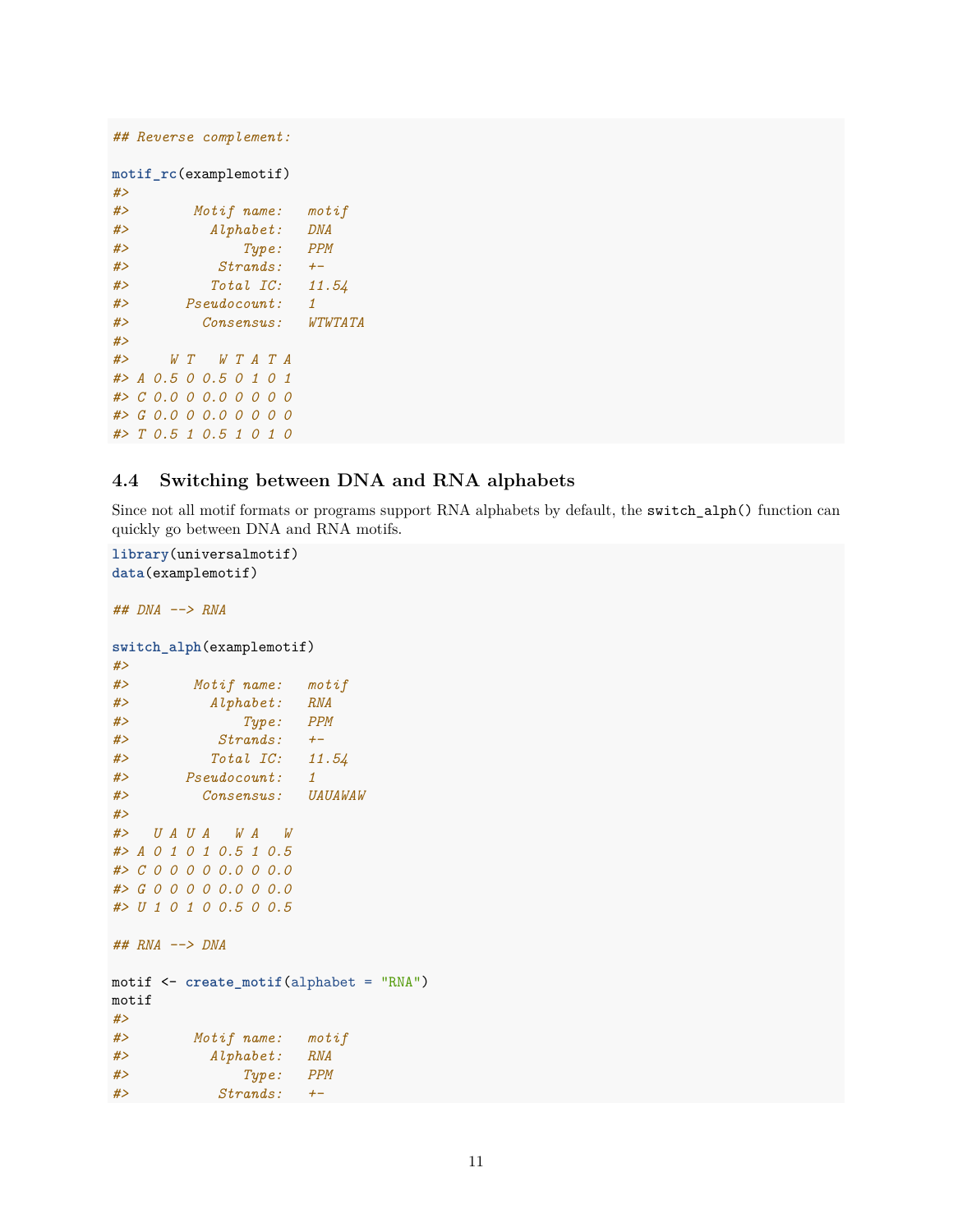```
#> Total IC: 11.19
#> Pseudocount: 0
#> Consensus: AGAYUGUUCR
#>
#> A G A Y U G U U C R
#> A 0.75 0.10 0.91 0.03 0.06 0.15 0.00 0.01 0.10 0.26
#> C 0.02 0.00 0.01 0.49 0.00 0.00 0.01 0.08 0.70 0.09
#> G 0.00 0.87 0.06 0.00 0.19 0.84 0.00 0.21 0.03 0.64
#> U 0.23 0.03 0.02 0.48 0.75 0.01 0.99 0.71 0.16 0.01
switch_alph(motif)
#>
#> Motif name: motif
#> Alphabet: DNA
#> Type: PPM
#> Strands: +-
#> Total IC: 11.19
#> Pseudocount: 0
#> Consensus: AGAYTGTTCR
#>
#> A G A Y T G T T C R
#> A 0.75 0.10 0.91 0.03 0.06 0.15 0.00 0.01 0.10 0.26
#> C 0.02 0.00 0.01 0.49 0.00 0.00 0.01 0.08 0.70 0.09
#> G 0.00 0.87 0.06 0.00 0.19 0.84 0.00 0.21 0.03 0.64
#> T 0.23 0.03 0.02 0.48 0.75 0.01 0.99 0.71 0.16 0.01
```
#### <span id="page-11-0"></span>**4.5 Motif trimming**

Get rid of low information content edges on motifs, such as NNCGGGCNN to CGGGC. The 'amount' of trimming can also be controlled by setting a minimum required information content, as well as the direction of trimming (by default both edges are trimmed).

```
library(universalmotif)
```

```
motif <- create_motif("NNGCSGCGGNN")
motif
#>
#> Motif name: motif
#> Alphabet: DNA
#> Type: PPM
#> Strands: +-
#> Total IC: 13
#> Pseudocount: 0
#> Consensus: NNGCSGCGGNN
#>
#> N N G C S G C G G N N
#> A 0.25 0.25 0 0 0.0 0 0 0 0 0.25 0.25
#> C 0.25 0.25 0 1 0.5 0 1 0 0 0.25 0.25
#> G 0.25 0.25 1 0 0.5 1 0 1 1 0.25 0.25
#> T 0.25 0.25 0 0 0.0 0 0 0 0 0.25 0.25
```

```
trim_motifs(motif)
#>
#> Motif name: motif
```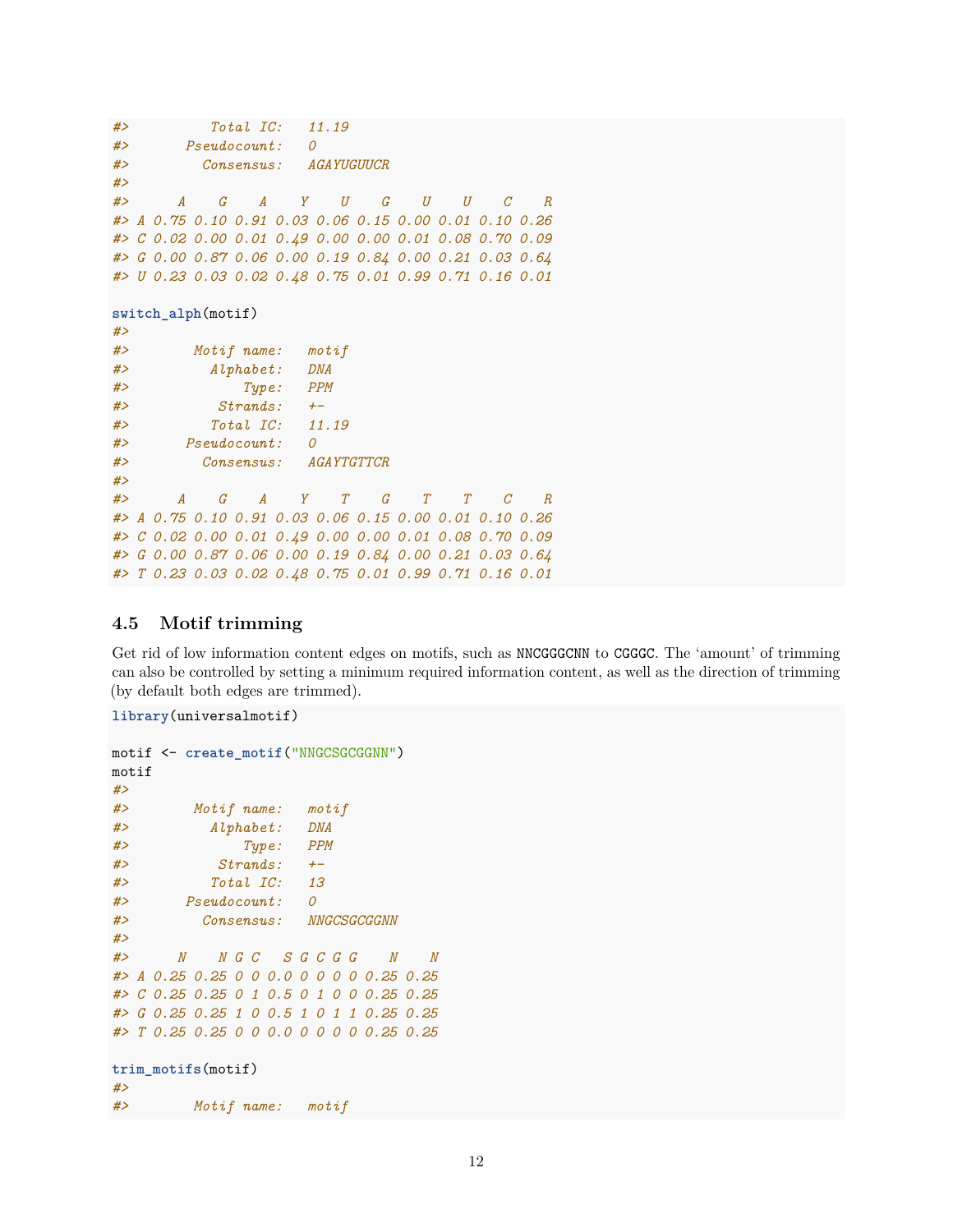```
#> Alphabet: DNA
#> Type: PPM
#> Strands: +-
#> Total IC: 13
#> Pseudocount: 0
#> Consensus: GCSGCGG
#> Target sites: 100
#>
#> G C S G C G G
#> A 0 0 0.0 0 0 0 0
#> C 0 1 0.5 0 1 0 0
#> G 1 0 0.5 1 0 1 1
#> T 0 0 0.0 0 0 0 0
trim_motifs(motif, trim.from = "right")
#>
#> Motif name: motif
#> Alphabet: DNA
#> Type: PPM
#> Strands: +-
#> Total IC: 13
#> Pseudocount: 0
#> Consensus: NNGCSGCGG
#> Target sites: 100
#>
#> N N G C S G C G G
#> A 0.25 0.25 0 0 0.0 0 0 0 0
#> C 0.25 0.25 0 1 0.5 0 1 0 0
#> G 0.25 0.25 1 0 0.5 1 0 1 1
#> T 0.25 0.25 0 0 0.0 0 0 0 0
```
### <span id="page-12-0"></span>**4.6 Rounding motifs**

Round off near-zero probabilities.

```
motif1 <- create_motif("ATCGATGC", pseudocount = 10, type = "PPM", nsites = 100)
motif2 <- round_motif(motif1)
view_motifs(c(motif1, motif2))
```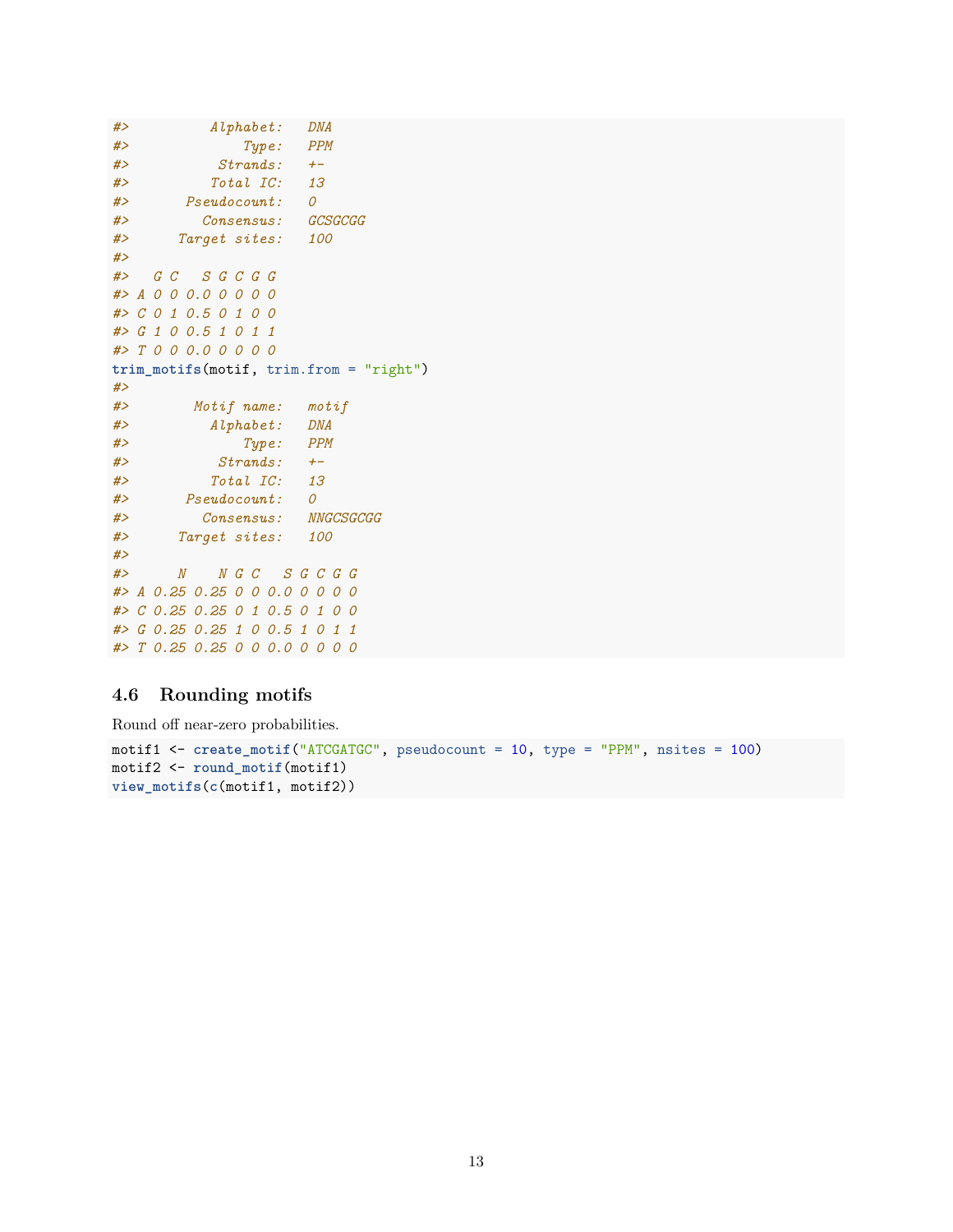

# <span id="page-13-0"></span>**5 Motif creation**

Though universalmotif class motifs can be created using the new constructor, the universalmotif package provides the create\_motif() function which aims to provide a simpler interface to motif creation. The universalmotif class was initially designed to work natively with DNA, RNA, and amino acid motifs. Currently though, it can handle any custom alphabet just as easily. The only downsides to custom alphabets is the lack of support for certain slots such as the consensus and strand slots.

The create\_motif() function will be introduced here only briefly; see ?create\_motif for details.

# <span id="page-13-1"></span>**5.1 From a PCM/PPM/PWM/ICM matrix**

Should you wish to make use of the universalmotif functions starting from a motif class unsupported by convert motifs(), you can instead manually create universalmotif class motifs using the create motif() function and the motif matrix.

```
motif.matrix <- matrix(c(0.7, 0.1, 0.1, 0.1,
                        0.7, 0.1, 0.1, 0.1,
                        0.1, 0.7, 0.1, 0.1,
                        0.1, 0.7, 0.1, 0.1,
                        0.1, 0.1, 0.7, 0.1,
                        0.1, 0.1, 0.7, 0.1,
                        0.1, 0.1, 0.1, 0.7,
                        0.1, 0.1, 0.1, 0.7), nrow = 4)
motif <- create_motif(motif.matrix, alphabet = "RNA", name = "My motif",
                     pseudocount = 1, nsites = 20, strand = "+")
## The 'type', 'icscore' and 'consensus' slots will be filled for you
motif
#>
#> Motif name: My motif
#> Alphabet: RNA
```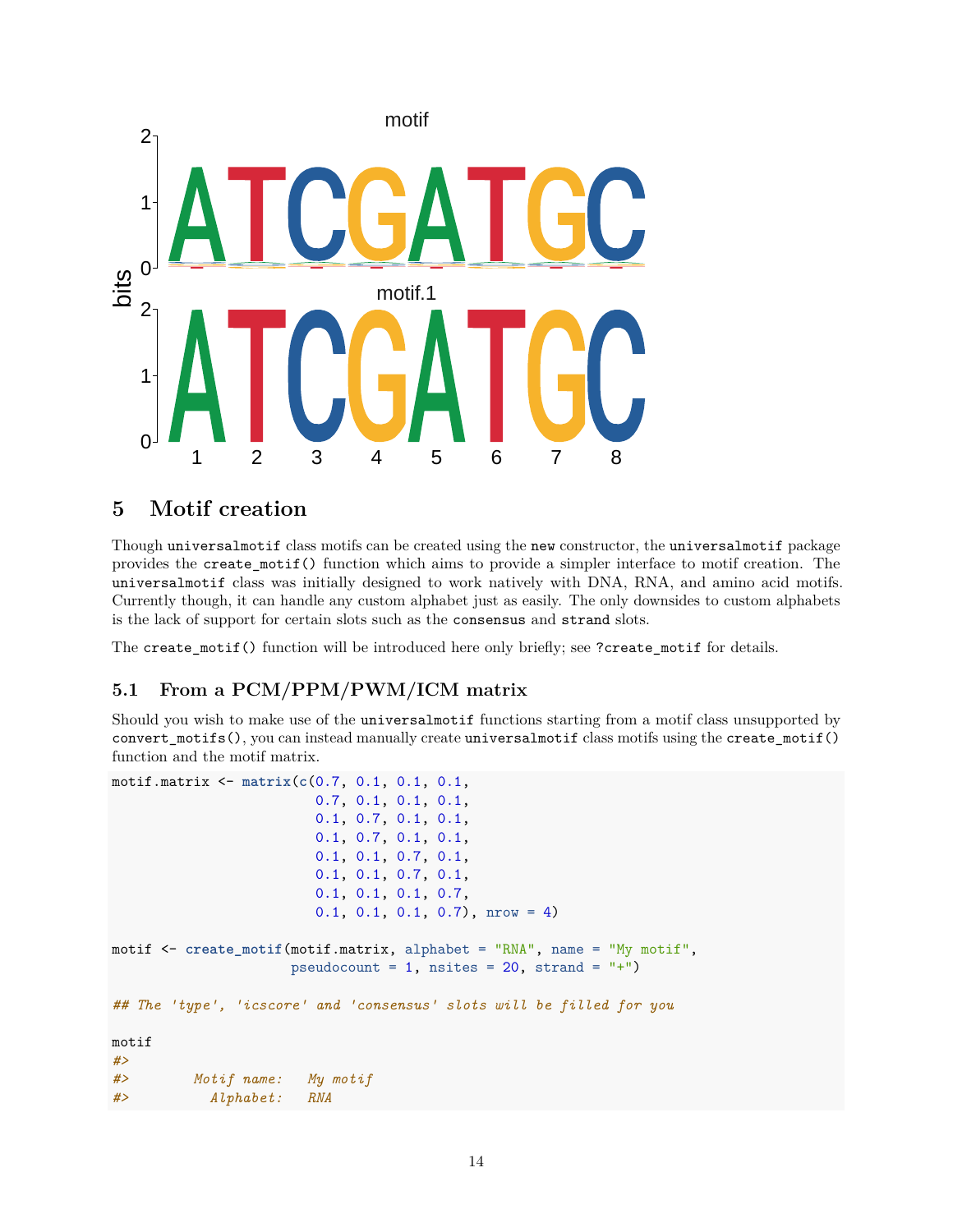```
#> Type: PPM
#> Strands: +
#> Total IC: 4.68
#> Pseudocount: 1
#> Consensus: AACCGGUU
#> Target sites: 20
#>
#> A A C C G G U U
#> A 0.7 0.7 0.1 0.1 0.1 0.1 0.1 0.1
#> C 0.1 0.1 0.7 0.7 0.1 0.1 0.1 0.1
#> G 0.1 0.1 0.1 0.1 0.7 0.7 0.1 0.1
#> U 0.1 0.1 0.1 0.1 0.1 0.1 0.7 0.7
```
As a brief aside: if you have a motif formatted simply as a matrix, you can still use it with the universalmotif package functions natively without creating a motif with create\_motif(), as convert\_motifs() also has the ability to handle motifs formatted simply as matrices. However it is much safer to first format the motif beforehand with create\_motif().

#### <span id="page-14-0"></span>**5.2 From sequences or character strings**

If all you have is a particular consensus sequence in mind, you can easily create a full motif using create\_motif(). This can be convenient if you'd like to create a quick motif to use with an external program such as from the MEME suite or HOMER. Note that ambiguity letters can be used with single strings.

```
motif <- create_motif("CCNSNGG", nsites = 50, pseudocount = 1)
## Now to disk:
## write_meme(motif, "meme_motif.txt")
motif
#>
#> Motif name: motif
#> Alphabet: DNA
#> Type: PPM
#> Strands: +-
#> Total IC: 8.39
#> Pseudocount: 1
#> Consensus: CCNSNGG
#> Target sites: 50
#>
#> C C N S N G G
#> A 0.00 0.00 0.22 0.0 0.22 0.00 0.00
#> C 0.99 0.99 0.26 0.5 0.26 0.00 0.00
#> G 0.00 0.00 0.26 0.5 0.26 0.99 0.99
#> T 0.00 0.00 0.26 0.0 0.26 0.00 0.00
```
#### <span id="page-14-1"></span>**5.3 Generating random motifs**

If you wish to, it's easy to create random motifs. The values within the motif are generated using rgamma() to avoid creating low information content motifs. If background probabilities are not provided, then they are generated with rpois().

```
create_motif()
#>
#> Motif name: motif
```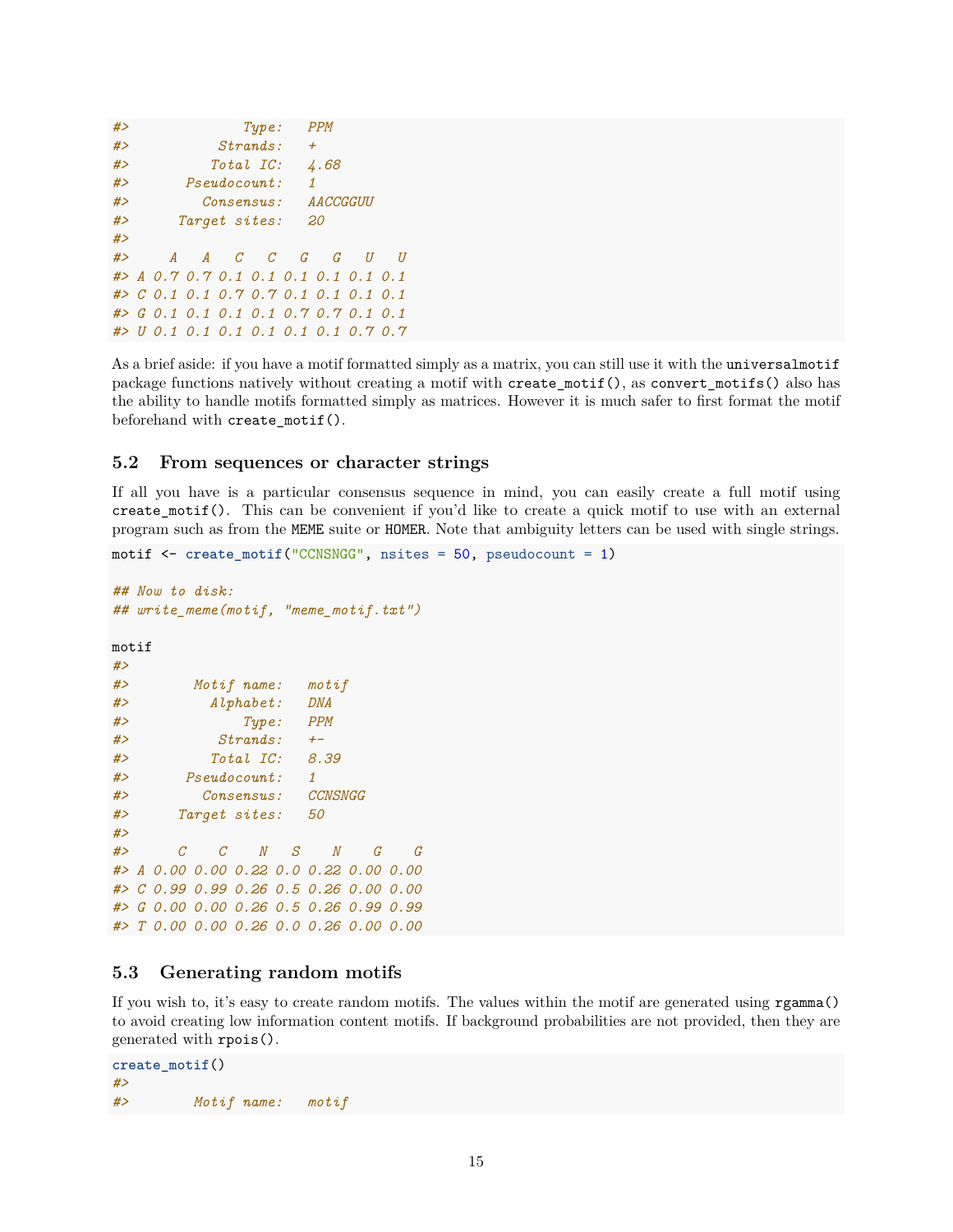```
#> Alphabet: DNA
#> Type: PPM
#> Strands: +-
#> Total IC: 10.81
#> Pseudocount: 0
#> Consensus: WGAYTGTTCR
#>
#> W G A Y T G T T C R
#> A 0.37 0.11 0.92 0.03 0.05 0.16 0.00 0.01 0.11 0.30
#> C 0.04 0.00 0.01 0.45 0.00 0.00 0.01 0.07 0.65 0.07
#> G 0.00 0.85 0.05 0.00 0.17 0.82 0.00 0.19 0.03 0.62
#> T 0.59 0.04 0.03 0.52 0.77 0.02 0.99 0.73 0.21 0.01
```
You can change the probabilities used to generate the values within the motif matrix:

```
create_motif(bkg = c(A = 0.2, C = 0.4, G = 0.2, T = 0.2))
#>
#> Motif name: motif
#> Alphabet: DNA
#> Type: PPM
#> Strands: +-
#> Total IC: 10.43
#> Pseudocount: 0
#> Consensus: GACWGSSCCR
#>
#> G A C W G S S C C R
#> A 0.00 0.78 0.00 0.45 0.17 0.14 0.00 0.17 0.03 0.39
#> C 0.05 0.00 0.98 0.25 0.01 0.33 0.35 0.83 0.74 0.14
#> G 0.95 0.21 0.02 0.00 0.71 0.53 0.65 0.01 0.22 0.45
#> T 0.00 0.01 0.00 0.30 0.11 0.00 0.00 0.00 0.00 0.02
```
With a custom alphabet:

```
create_motif(alphabet = "QWERTY")
#>
#> Motif name: motif
#> Alphabet: EQRTWY
#> Type: PPM
#> Total IC: 14.48
#> Pseudocount: 0
#>
#> [,1] [,2] [,3] [,4] [,5] [,6] [,7] [,8] [,9] [,10]
#> E 0.64 0.29 0.00 0.10 0.00 0.35 0.29 0.00 0.04 0.00
#> Q 0.00 0.03 0.02 0.26 0.00 0.09 0.03 0.72 0.00 0.00
#> R 0.23 0.00 0.31 0.02 0.00 0.49 0.02 0.00 0.08 0.17
#> T 0.00 0.00 0.54 0.00 0.95 0.00 0.66 0.23 0.02 0.14
#> W 0.01 0.00 0.13 0.61 0.00 0.07 0.00 0.00 0.00 0.00
#> Y 0.11 0.67 0.00 0.00 0.04 0.00 0.01 0.05 0.85 0.69
```
# <span id="page-15-0"></span>**6 Motif visualization**

#### <span id="page-15-1"></span>**6.1 Motif logos**

There are several packages which offer motif visualization capabilities, such as seqLogo, motifStack, and ggseqlogo. The universalmotif package has its own implementation via the function view\_motifs(),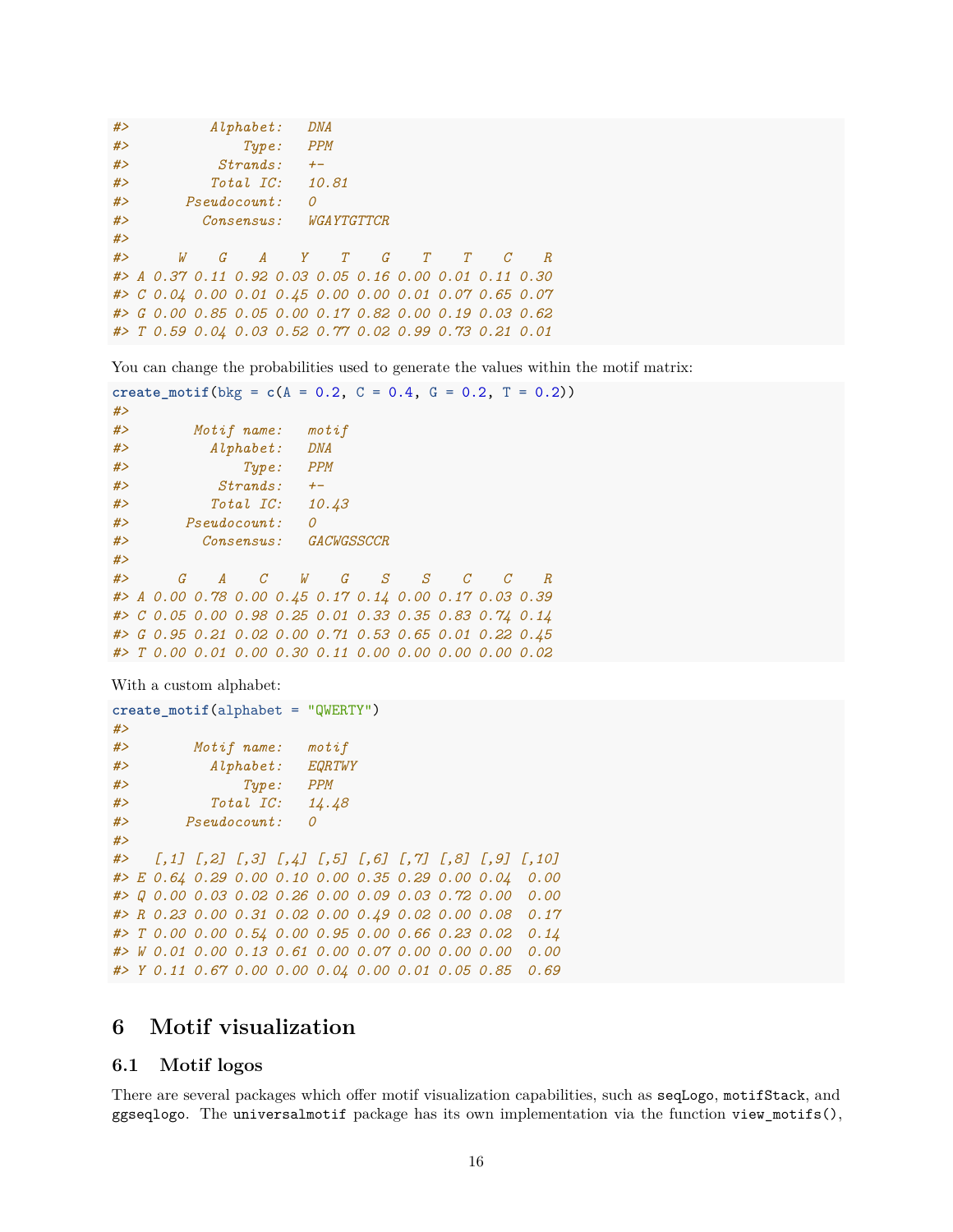which renders motifs using the ggplot2 package (similar to ggseqlogo). Here I will briefly show how to use these to visualize universalmotif class motifs.



The view\_motifs() function generates ggplot objects; feel free to manipulate them as such. For example, flipping the position numbers for larger motifs (where the text spacing can become tight):

```
view_motifs(create_motif(15)) +
   ggplot2::theme(
       axis.text.x = ggplot2::element_text(angle = 90, hjust = 1)
   )
      \Omega1
      2
               \bar{}\boldsymbol{\mathsf{N}}ო
                                   4ഗ
                                                 ဖ
                                                       \overline{r}\infty\infty\subseteq\overline{1}\overline{2}\overline{3}\overline{4}\overline{5}bits
```
A large number of options are available for tuning the way motifs are plotted in view\_motifs(). Visit the documentation for more information.

Using the other Bioconductor packages to view universalmotif motifs is fairly easy as well:

```
## For all the following examples, simply passing the functions a PPM is
## sufficient
motif <- convert_type(examplemotif, "PPM")
## Only need the matrix itself
motif <- motif["motif"]
## seqLogo:
seqLogo::seqLogo(motif)
```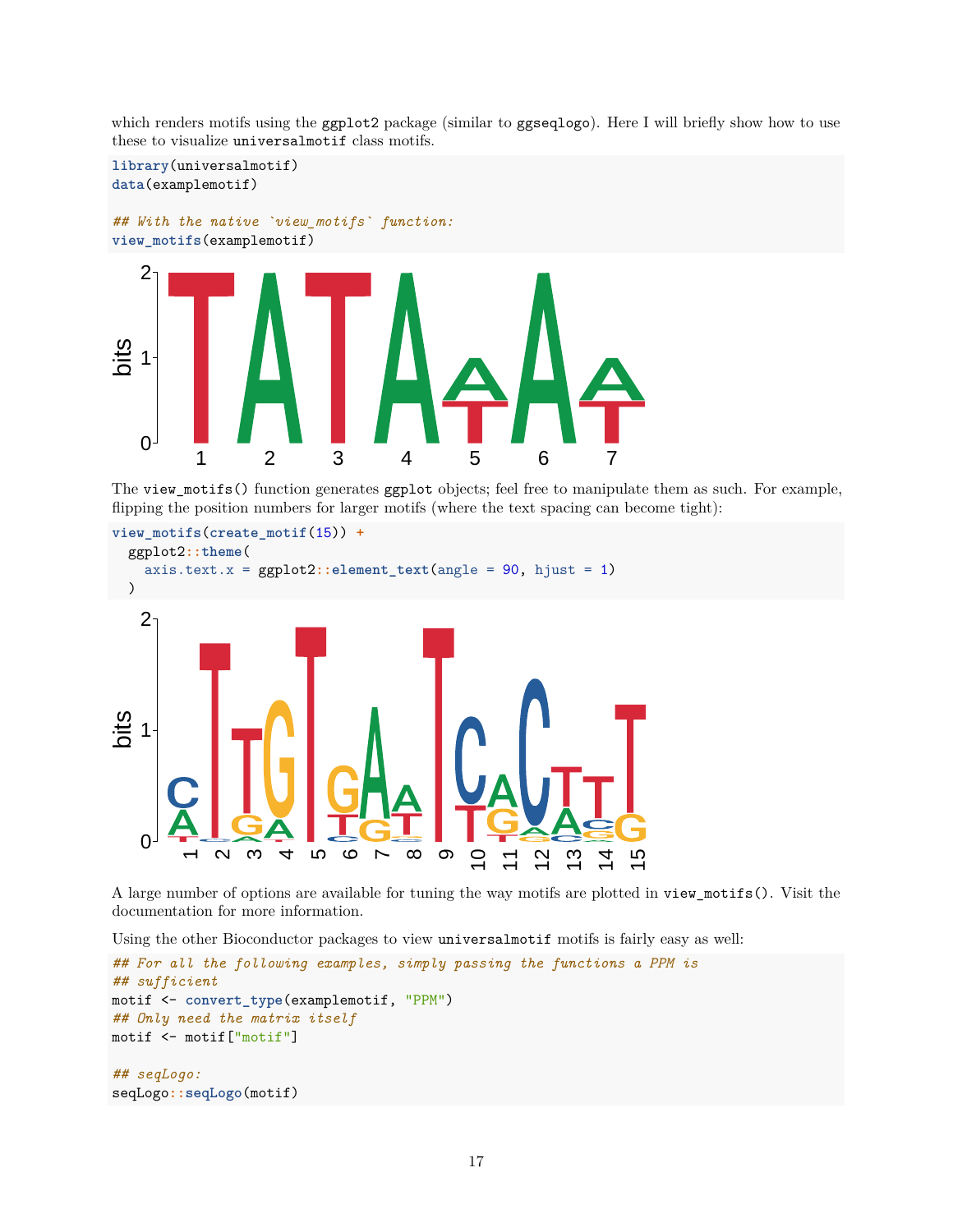

*## motifStack:*





position

```
## ggseqlogo:
```


*#> Warning: `guides(<scale> = FALSE)` is deprecated. Please use `guides(<scale> = #> "none")` instead.*



### <span id="page-17-0"></span>**6.2 Stacked motif logos**

The motifStack package allows for a number of different motif stacking visualizations. The universalmotif package, while not capable of emulating most of these, still offers basic stacking via view\_motifs(). The motifs are aligned using compare\_motifs().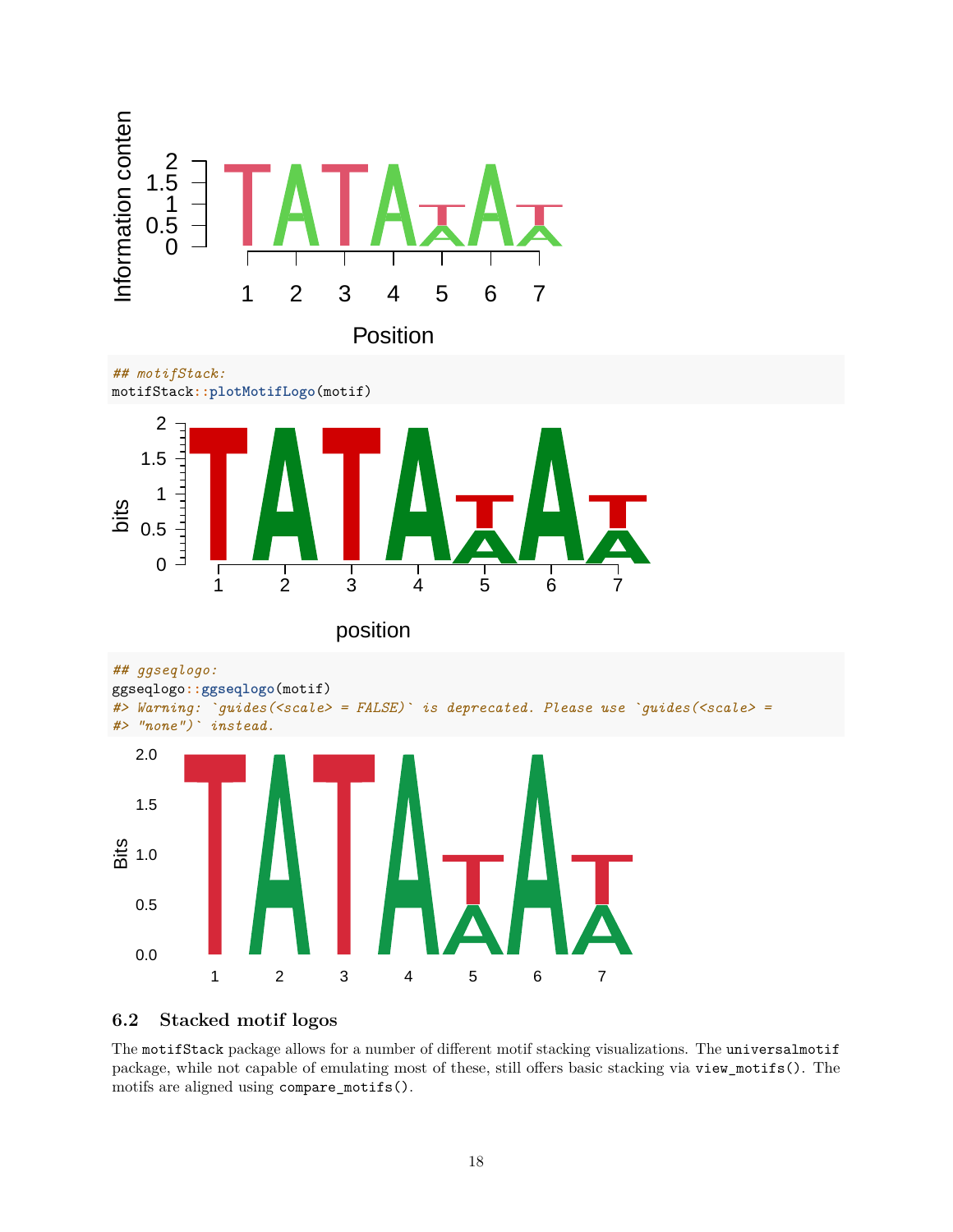

### <span id="page-18-0"></span>**6.3 Plot arbitrary text logos**

The logo plotting capabilities of view\_motifs() can be used for any kind of arbitrary text logo. All you need is a numeric matrix (the heights of the characters), with the desired characters as row names. The following example is taken from the view\_logo() documentation.

```
library(universalmotif)
data(examplemotif)
## Start from a numeric matrix:
toplot <- examplemotif["motif"]
# Adjust the character heights as you wish (negative values are possible):
toplot[4] < -2toplot[20] < -0.5# Mix and match the number of characters per letter/position:
rownames(toplot)[1] <- "AA"
```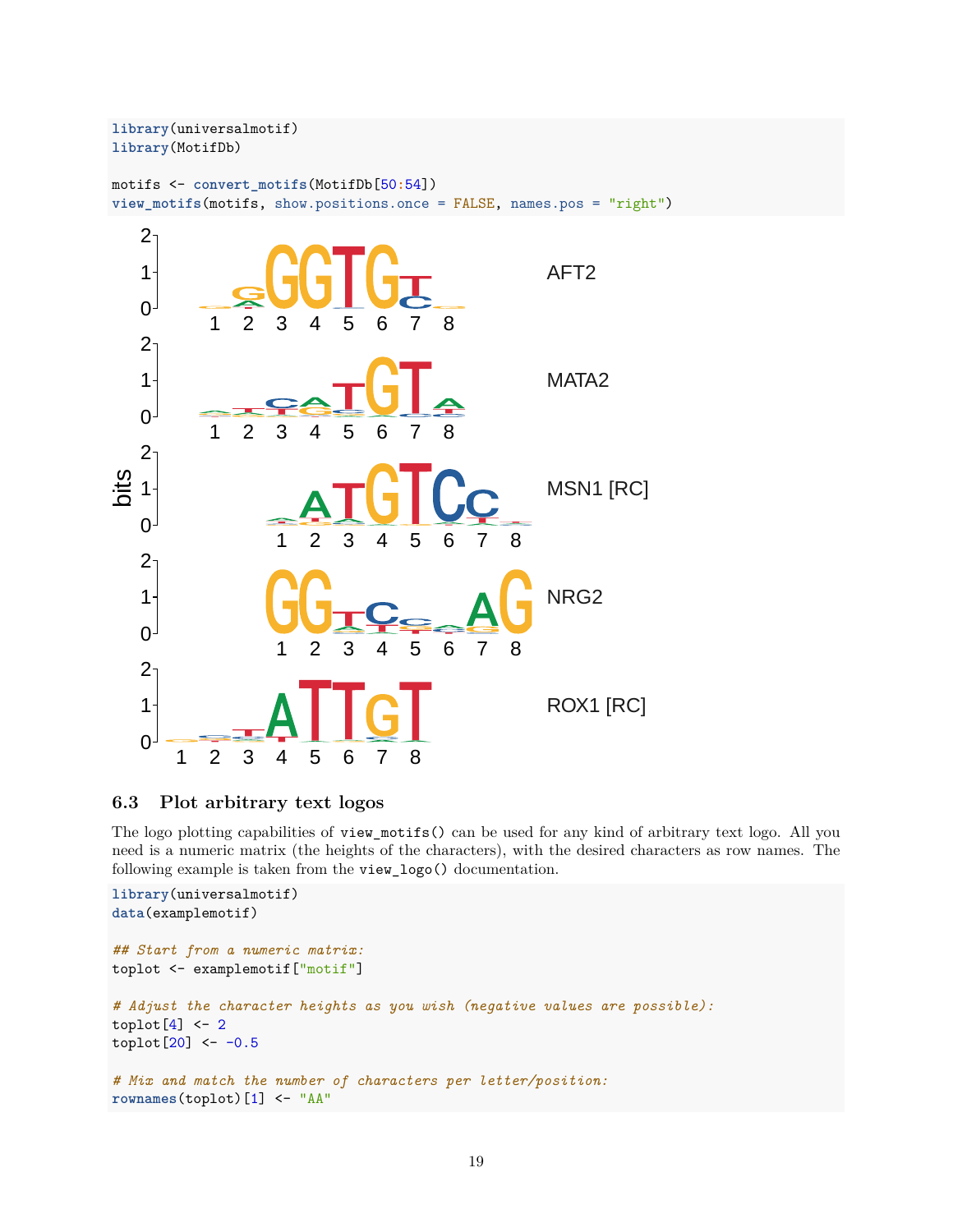toplot <- toplot[**c**(1, 4), ]

toplot *#> T A T A W A W #> AA 0 1 0 1 0.5 1 0.5 #> T 2 0 1 0 -0.5 0 0.5*

**view\_logo**(toplot)



# <span id="page-19-0"></span>**7 Higher-order motifs**

Though PCM, PPM, PWM, and ICM type motifs are still widely used today, a few 'next generation' motif formats have been proposed. These wish to add another layer of information to motifs: positional interdependence. To illustrate this, consider the following sequences:

|  |  |  | Table 1: Example sequences. |
|--|--|--|-----------------------------|
|--|--|--|-----------------------------|

| #                           | Sequence       |
|-----------------------------|----------------|
| 1                           | CAAAACC        |
| $\mathcal{D}_{\mathcal{L}}$ | CAAAACC        |
| 3                           | CAAAACC        |
| 4                           | <b>CTTTTCC</b> |
| 5                           | CTTTTCC        |
| 6                           | <b>CTTTTCC</b> |

<span id="page-19-1"></span>This becomes the following PPM:

Table 2: Position Probability Matrix.

| Position $1 \t2 \t3 \t4 \t5$ |  |  | - 6                                                               |  |
|------------------------------|--|--|-------------------------------------------------------------------|--|
| A                            |  |  | $0.0 \quad 0.5 \quad 0.5 \quad 0.5 \quad 0.5 \quad 0.0 \quad 0.0$ |  |
| $\mathcal{C}$                |  |  | $1.0 \quad 0.0 \quad 0.0 \quad 0.0 \quad 0.0 \quad 1.0 \quad 1.0$ |  |
| G                            |  |  | $0.0 \quad 0.0 \quad 0.0 \quad 0.0 \quad 0.0 \quad 0.0 \quad 0.0$ |  |
| $\mathbf T$                  |  |  | $0.0 \quad 0.5 \quad 0.5 \quad 0.5 \quad 0.5 \quad 0.0 \quad 0.0$ |  |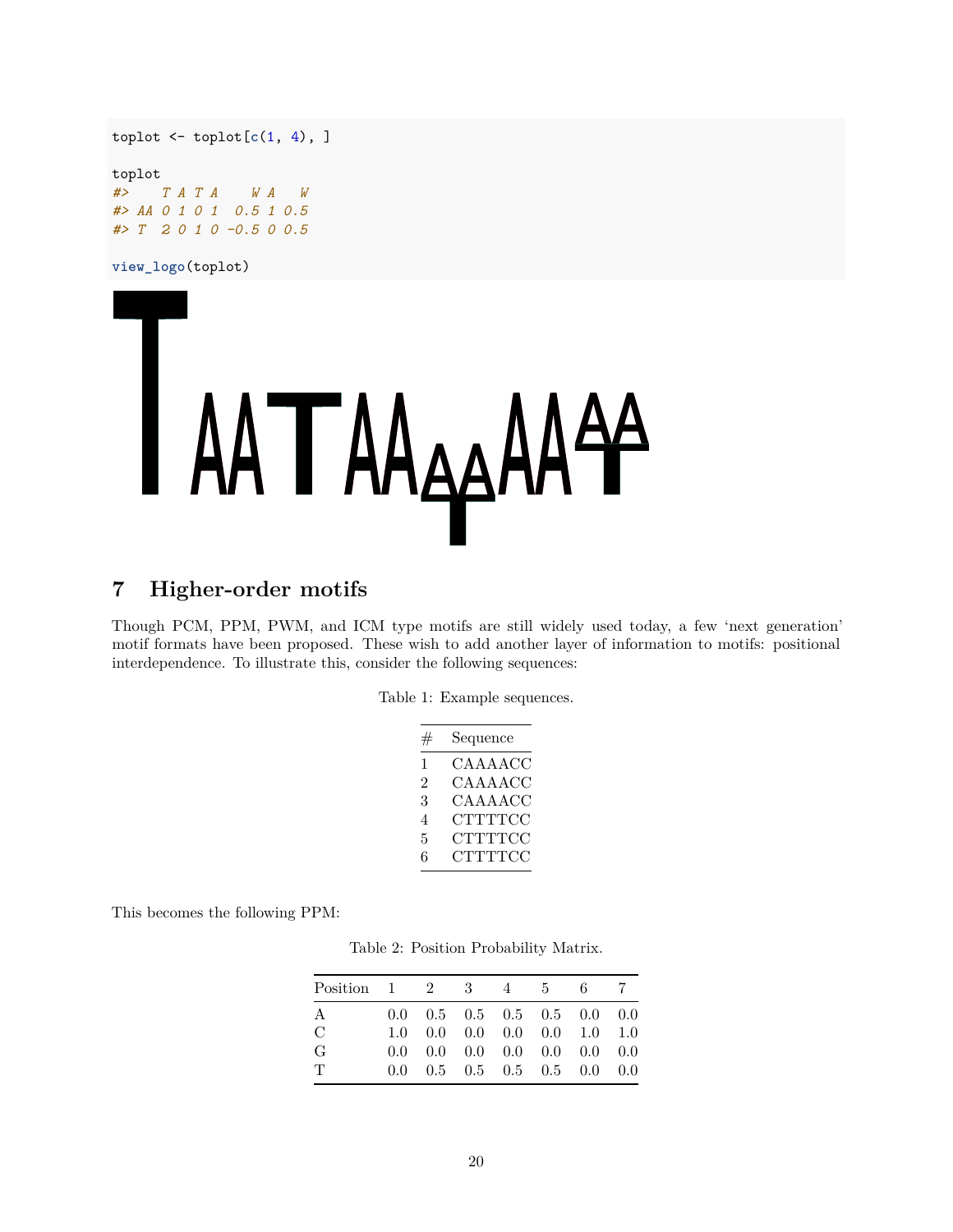Based on the PPM representation, all three of CAAAACC, CTTTTCC, and CTATACC are equally likely. Though looking at the starting sequences, should CTATACC really be considered so? For transcription factor binding sites, this sometimes is not the case. By incorporating this type of information into the motif, it can allow for increased accuracy in motif searching. A few example implementations of this include: TFFM by Mathelier and Wasserman (2013), BaMM by Siebert and Soding (2016), and KSM by Guo et al. (2018).

The universalmotif package implements its own, rather simplified, version of this concept. Plainly, the standard PPM has been extended to include k-letter frequencies, with k being any number higher than 1. For example, the 2-letter version of the table [2](#page-19-1) motif would be:

| Position    | 1   | $\overline{2}$ | 3       | 4       | 5         | 6   |
|-------------|-----|----------------|---------|---------|-----------|-----|
| AΑ          | 0.0 | $0.5\,$        | $0.5\,$ | 0.5     | 0.0       | 0.0 |
| АC          | 0.0 | 0.0            | 0.0     | 0.0     | $0.5\,$   | 0.0 |
| AG          | 0.0 | 0.0            | 0.0     | 0.0     | 0.0       | 0.0 |
| AТ          | 0.0 | 0.0            | 0.0     | 0.0     | 0.0       | 0.0 |
| СA          | 0.5 | 0.0            | 0.0     | 0.0     | 0.0       | 0.0 |
| CC          | 0.0 | 0.0            | 0.0     | 0.0     | 0.0       | 1.0 |
| $_{\rm CG}$ | 0.0 | 0.0            | 0.0     | 0.0     | 0.0       | 0.0 |
| CT          | 0.5 | 0.0            | 0.0     | 0.0     | 0.0       | 0.0 |
| GА          | 0.0 | 0.0            | 0.0     | 0.0     | $0.0\,$   | 0.0 |
| GC          | 0.0 | 0.0            | 0.0     | 0.0     | 0.0       | 0.0 |
| GG          | 0.0 | 0.0            | 0.0     | 0.0     | 0.0       | 0.0 |
| GT          | 0.0 | 0.0            | 0.0     | 0.0     | $0.0\,$   | 0.0 |
| TA          | 0.0 | 0.0            | 0.0     | 0.0     | 0.0       | 0.0 |
| TC          | 0.0 | 0.0            | 0.0     | 0.0     | $\rm 0.5$ | 0.0 |
| TG          | 0.0 | 0.0            | 0.0     | 0.0     | 0.0       | 0.0 |
| TТ          | 0.0 | $0.5\,$        | $0.5\,$ | $0.5\,$ | $0.0\,$   | 0.0 |

Table 3: 2-letter probability matrix.

This format shows the probability of each letter combined with the probability of the letter in the next position. The seventh column has been dropped, since it is not needed: the information in the sixth column is sufficient, and there is no eighth position to draw 2-letter probabilities from. Now, the probability of getting CTATACC is no longer equal to CTTTTCC and CAAAACC. This information is kept in the multifreq slot of universalmotif class motifs. To add this information, use the add\_multifreq() function.

```
library(universalmotif)
```

```
motif <- create_motif("CWWWWCC", nsites = 6)
sequences <- DNAStringSet(rep(c("CAAAACC", "CTTTTCC"), 3))
motif.k2 <- add_multifreq(motif, sequences, add.k = 2)
```

```
## Alternatively:
# motif.k2 <- create_motif(sequences, add.multifreq = 2)
```
motif.k2

| #  |              |                               |
|----|--------------|-------------------------------|
| #> | Motif name:  | $\mathop{\mathsf{mot}} i$ $f$ |
| #  | Alphabet:    | <b>DNA</b>                    |
| #> | Type:        | <b>PPM</b>                    |
| #  | Strands:     | $+-$                          |
| #  | Total IC:    | 10                            |
| #  | Pseudocount: | $\Omega$                      |
| #> | Consensus:   | <b>CWWWWCC</b>                |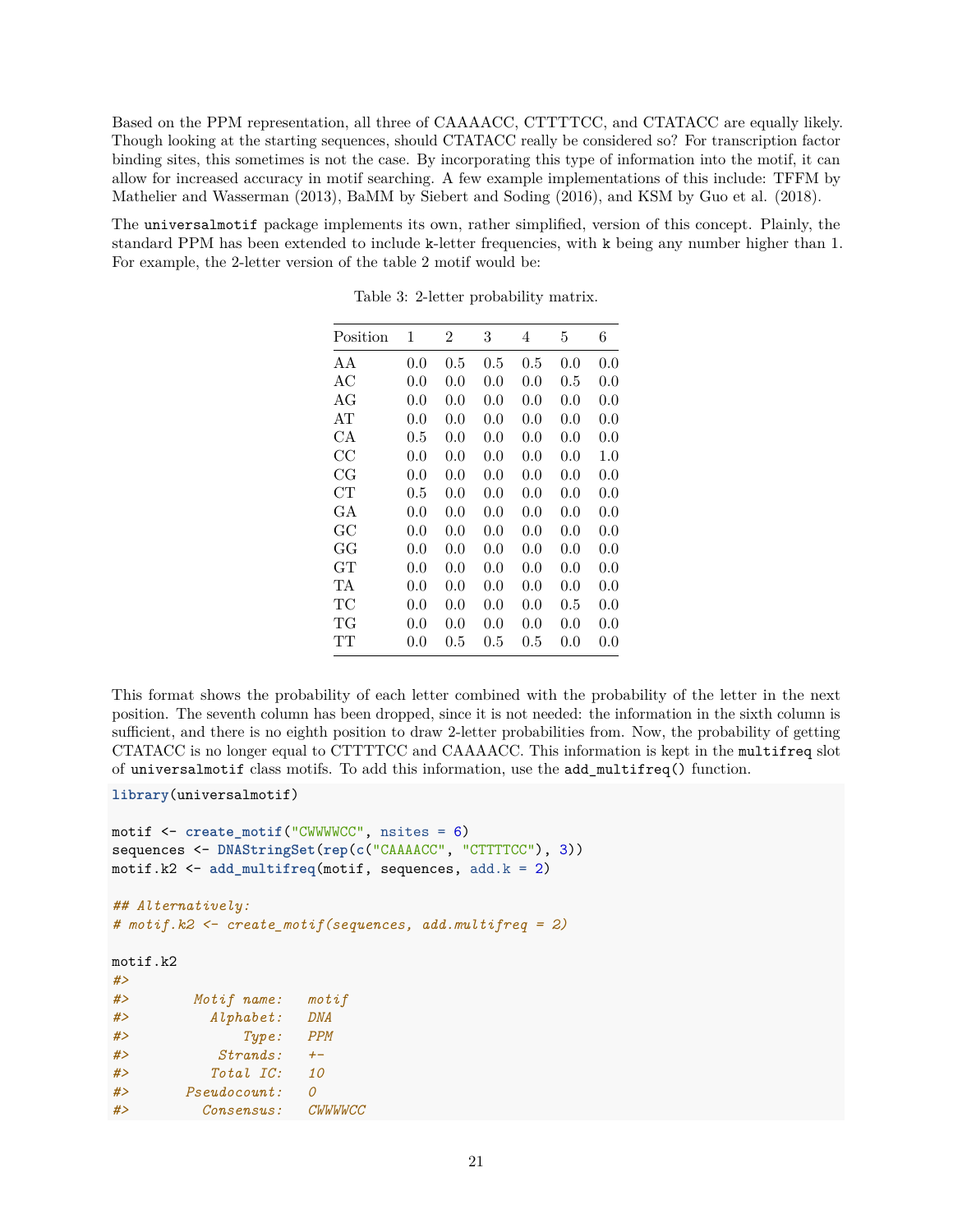*#> Target sites: 6 #> k-letter freqs: 2 #> #> C W W W W C C #> A 0 0.5 0.5 0.5 0.5 0 0 #> C 1 0.0 0.0 0.0 0.0 1 1 #> G 0 0.0 0.0 0.0 0.0 0 0 #> T 0 0.5 0.5 0.5 0.5 0 0*

To plot these motifs, use view\_motifs():



This information is most useful with functions such as scan sequences() and enrich motifs(). Though other tools in the universalmotif can work with multifreq motifs (such as motif\_pvalue(), compare  $motifs()$ , keep in mind they are not as well supported as regular motifs (getting P-values from multifreq motifs is exponentially slower, and P-values from using compare\_motifs() for multifreq motifs are not available by default). See the [sequences](#page-0-0) vignette for using scan\_sequences() with the multifreq slot.

# <span id="page-21-0"></span>**8 Tidy motif manipulation with the universalmotif\_df data structure**

For those who enjoy using the tidyverse functions for data handling, motifs can additionally represented as the modified data.frame format: universalmotif\_df. This format allows one to modify motif slots for multiples motifs simultaneously using the universalmotif\_df columns, and then return to a list of motifs afterwards to resume use with universalmotif package functions. A few key functions have been provided in relation to this format:

- to\_df(): Generate a universalmotif\_df object from a list of motifs.
- update\_motifs(): After modifying the universalmotif\_df object, apply these modifications to the actual universalmotif objects (contained within the motif column).
- to\_list(): Return to a list of universalmotif objects for use with universalmotif package functions. Note that it is not required to use update\_motifs() before using to\_list(), as modifications will be checked for and applied if found.
- requires update(): Boolean check as to whether the universalmotif objects and the universalmotif\_df columns differ and require either a update\_motifs() or to\_list() call to re-sync them.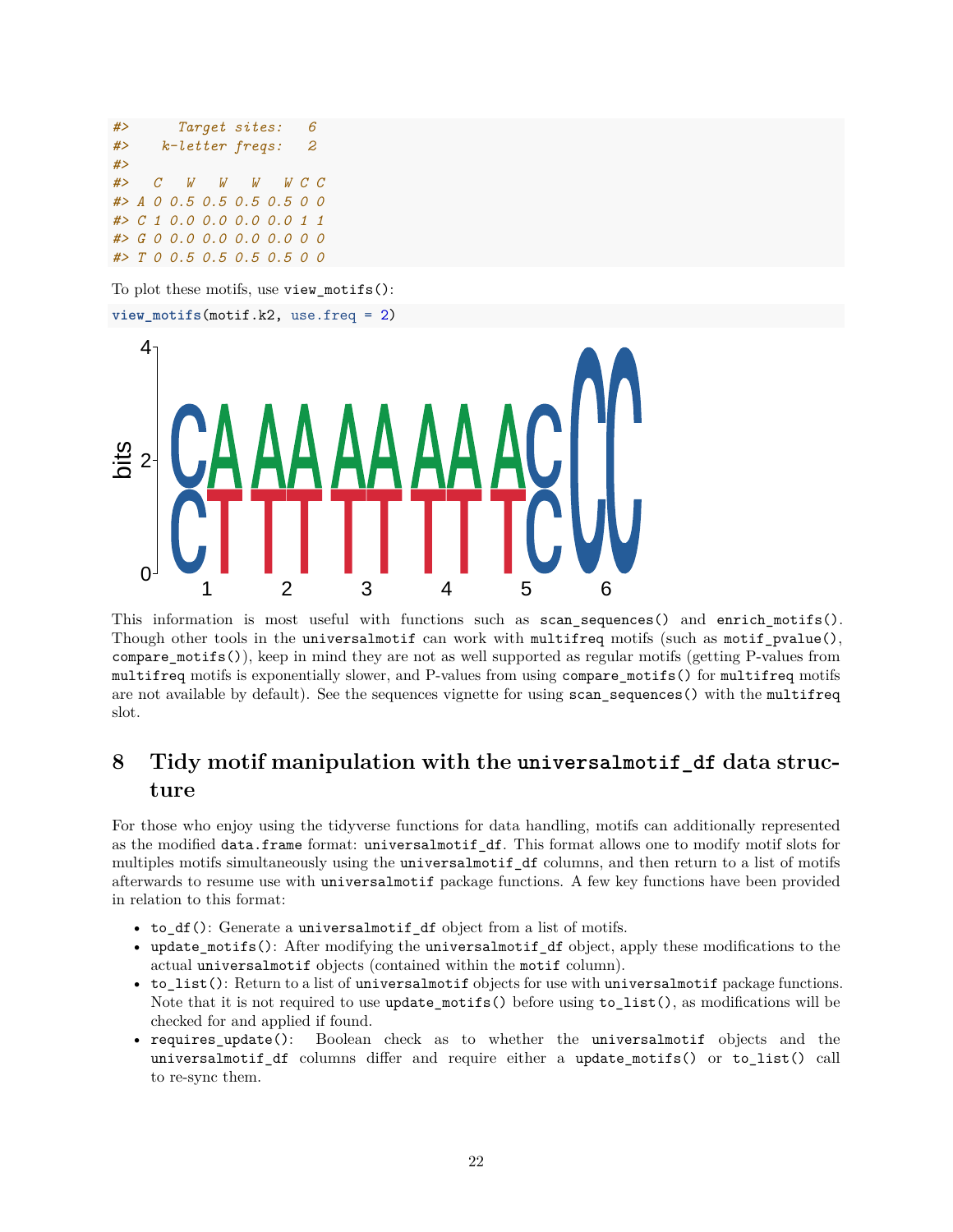```
library(universalmotif)
library(MotifDb)
## Obtain a `universalmotif_df` object
motifs <- to_df(MotifDb)
head(motifs)
#> motif name altname organism consensus alphabet strand icscore
#> 1 <mot:ABF2> ABF2 badis.ABF2 Scerevisiae TCTAGA DNA +- 9.371235
#> 2 <mot:CAT8> CAT8 badis.CAT8 Scerevisiae CCGGAN DNA +- 7.538740
#> 3 <mot:CST6> CST6 badis.CST6 Scerevisiae TGACGT DNA +- 9.801864
#> 4 <mot:ECM23> ECM23 badis.ECM23 Scerevisiae AGATC DNA +- 6.567494
#> 5 <mot:EDS1> EDS1 badis.EDS1 Scerevisiae GGAANAA DNA +- 9.314287
#> 6 <mot:FKH2> FKH2 badis.FKH2 Scerevisiae GTAAACA DNA +- 11.525400
#> type pseudocount bkg dataSource
#> 1 PPM 1 0.25, 0.25, 0.25, 0.25 ScerTF
                #> 2 PPM 1 0.25, 0.25, 0.25, 0.25 ScerTF
#> 3 PPM 1 0.25, 0.25, 0.25, 0.25 ScerTF
#> 4 PPM 1 0.25, 0.25, 0.25, 0.25 ScerTF
#> 5 PPM 1 0.25, 0.25, 0.25, 0.25 ScerTF
#> 6 PPM 1 0.25, 0.25, 0.25, 0.25 ScerTF
#>
#> [Hidden empty columns: family, nsites, bkgsites, pval, qval, eval.]
Some tidy manipulation:
library(dplyr)
motifs <- motifs %>%
 mutate(bkg = case_when(
   organism == "Athaliana" ~ list(c(A = 0.32, C = 0.18, G = 0.18, T = 0.32)),
   TRUE ~ list(c(A = 0.25, C = 0.25, G = 0.25, T = 0.25))
 ))
head(filter(motifs, organism == "Athaliana"))
#> motif name altname family organism consensus alphabet
#> 1 * <mot:ORA59> ORA59 M0005_1.02 AP2 Athaliana MGCCGCCN DNA
#> 2 * <mot:WIN1> WIN1 M0006_1.02 AP2 Athaliana NCRCCGCNNN DNA
#> 3 * <mot:AT1G..> AT1G22985 M0007_1.02 AP2 Athaliana NNGCCGNNN DNA
#> 4 * <mot:TEM1> TEM1 M0008_1.02 AP2 Athaliana WATGTTGC DNA
#> 5 * <mot:ERF11> ERF11 M0009_1.02 AP2 Athaliana NNGCCGNNNN DNA
#> 6 * <mot:RAP2.6> RAP2.6 M0010_1.02 AP2 Athaliana NNGCCGNN DNA
#> strand icscore type pseudocount bkg dataSource
#> 1 +- 11.351632 PPM 1 0.32, 0.18, 0.18, 0.32 cisbp_1.02
#> 2 +- 6.509679 PPM 1 0.32, 0.18, 0.18, 0.32 cisbp_1.02
#> 3 +- 5.155725 PPM 1 0.32, 0.18, 0.18, 0.32 cisbp_1.02
#> 4 +- 11.182383 PPM 1 0.32, 0.18, 0.18, 0.32 cisbp_1.02
#> 5 +- 5.148803 PPM 1 0.32, 0.18, 0.18, 0.32 cisbp_1.02
#> 6 +- 4.227144 PPM 1 0.32, 0.18, 0.18, 0.32 cisbp_1.02
#>
#> [Hidden empty columns: nsites, bkgsites, pval, qval, eval.]
#> [Rows marked with * are changed. Run update_motifs() or to_list() to
#> apply changes.]
```
Feel free to add columns as well. You can add 1d vectors which will be added to the extrainfo slots of motifs. (Note that they will be coerced to character vectors!)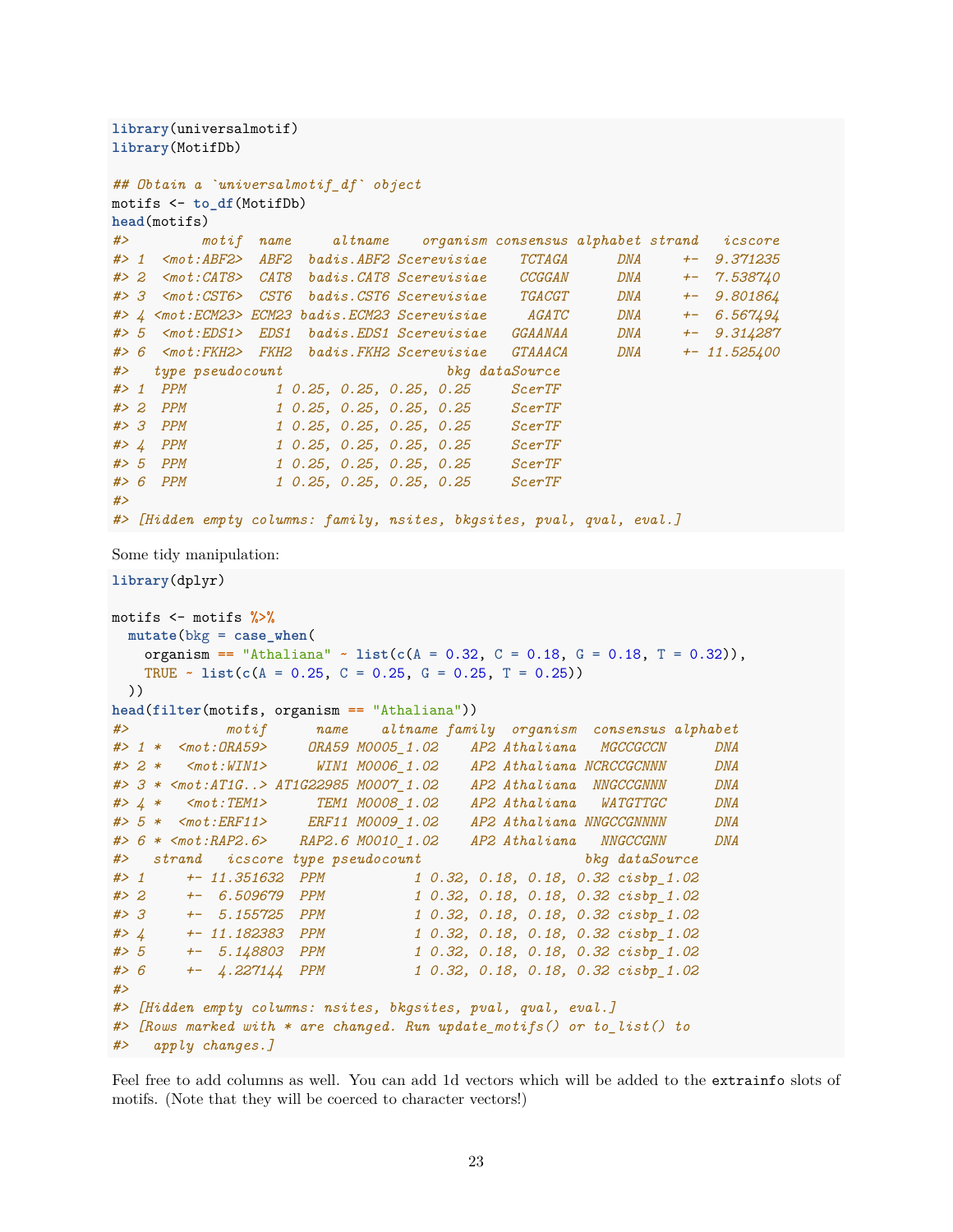```
motifs <- motifs %>%
 mutate(MotifIndex = 1:n())
head(motifs)
#> motif name altname organism consensus alphabet strand
#> 1 * <mot:ABF2> ABF2 badis.ABF2 Scerevisiae TCTAGA DNA +-
#> 2 * <mot:CAT8> CAT8 badis.CAT8 Scerevisiae CCGGAN DNA +-
#> 3 * <mot:CST6> CST6 badis.CST6 Scerevisiae TGACGT DNA +-
#> 4 * <mot:ECM23> ECM23 badis.ECM23 Scerevisiae AGATC DNA +-
#> 5 * <mot:EDS1> EDS1 badis.EDS1 Scerevisiae GGAANAA DNA +-
#> 6 * <mot:FKH2> FKH2 badis.FKH2 Scerevisiae GTAAACA DNA +-
#> icscore type pseudocount bkg dataSource MotifIndex
#> 1 9.371235 PPM 1 0.25, 0.25, 0.25, 0.25 ScerTF 1
#> 2 7.538740 PPM 1 0.25, 0.25, 0.25, 0.25 ScerTF 2
#> 3 9.801864 PPM 1 0.25, 0.25, 0.25, 0.25 ScerTF 3
#> 4 6.567494 PPM 1 0.25, 0.25, 0.25, 0.25 ScerTF 4
#> 5 9.314287 PPM 1 0.25, 0.25, 0.25, 0.25 ScerTF 5
#> 6 11.525400 PPM 1 0.25, 0.25, 0.25, 0.25 ScerTF 6
#>
#> [Hidden empty columns: family, nsites, bkgsites, pval, qval, eval.]
#> [Rows marked with * are changed. Run update_motifs() or to_list() to
#> apply changes.]
to_list(motifs)[[1]]
#>
#> Motif name: ABF2
#> Alternate name: badis.ABF2
#> Organism: Scerevisiae
#> Alphabet: DNA
#> Type: PPM
#> Strands: +-
#> Total IC: 9.37
#> Pseudocount: 1
#> Consensus: TCTAGA
#> Extra info: [dataSource] ScerTF
#> [MotifIndex] 1
#>
#> T C T A G A
#> A 0.09 0.01 0.01 0.97 0.01 0.94
#> C 0.09 0.97 0.01 0.01 0.01 0.02
#> G 0.02 0.01 0.01 0.01 0.97 0.02
#> T 0.80 0.01 0.97 0.01 0.01 0.02
```
If during the course of your manipulation you've generated temporary columns which you wish to drop, you can set extrainfo = FALSE to discard all extra columns. Be careful though, this will discard any previously existing extrainfo data as well.

```
to_list(motifs, extrainfo = FALSE)[[1]]
#> Discarding unknown slot(s) 'dataSource', 'MotifIndex' (set
#> `extrainfo=TRUE` to preserve these).
#>
#> Motif name: ABF2
#> Alternate name: badis.ABF2
#> Organism: Scerevisiae
#> Alphabet: DNA
```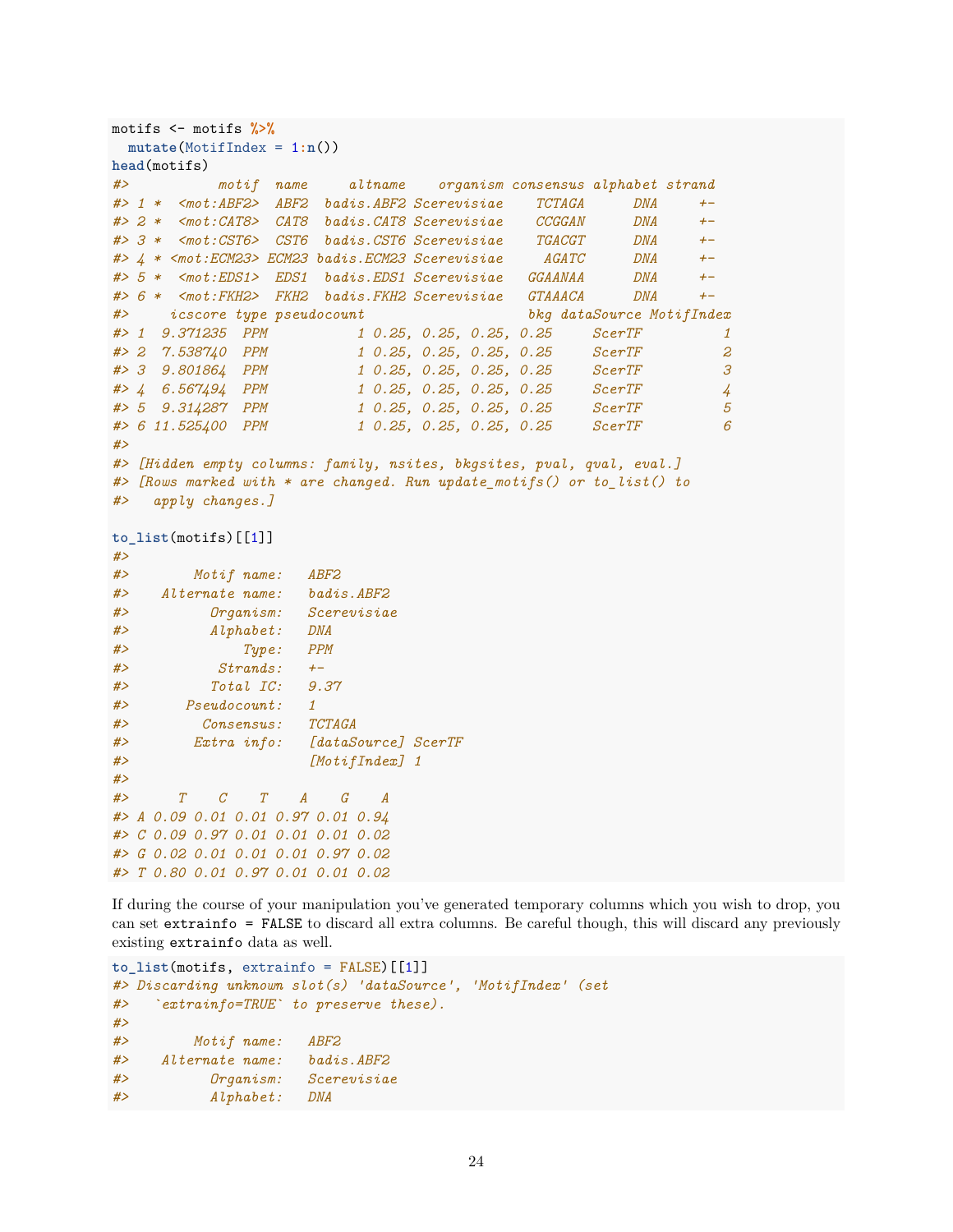```
#> Type: PPM
#> Strands: +-
#> Total IC: 9.37
#> Pseudocount: 1
#> Consensus: TCTAGA
#>
#> T C T A G A
#> A 0.09 0.01 0.01 0.97 0.01 0.94
#> C 0.09 0.97 0.01 0.01 0.01 0.02
#> G 0.02 0.01 0.01 0.01 0.97 0.02
#> T 0.80 0.01 0.97 0.01 0.01 0.02
```
### <span id="page-24-0"></span>**9 Miscellaneous motif utilities**

A number of convenience functions are included for manipulating motifs.

### <span id="page-24-1"></span>**9.1 DNA/RNA/AA consensus functions**

For DNA, RNA and AA motifs, the universalmotif will automatically generate a consensus string slot. Furthermore, create\_motif() can generate motifs from consensus strings. The internal functions for these have been made available:

```
• consensus_to_ppm()
```
- consensus\_to\_ppmAA()
- get\_consensus()
- get\_consensusAA()

```
library(universalmotif)
```

```
get_consensus(c(A = 0.7, C = 0.1, G = 0.1, T = 0.1))
#> [1] "A"
```

```
consensus_to_ppm("G")
#> [1] 0.001 0.001 0.997 0.001
```
#### <span id="page-24-2"></span>**9.2 Filter through lists of motifs**

Filter a list of motifs, using the universalmotif slots with filter\_motifs().

```
library(universalmotif)
library(MotifDb)
## Let us extract all of the Arabidopsis and C. elegans motifs (note that
## conversion from the MotifDb format is final)
motifs <- filter_motifs(MotifDb, organism = c("Athaliana", "Celegans"))
#> motifs converted to class 'universalmotif'
## Only keeping motifs with sufficient information content and length:
motifs <- filter_motifs(motifs, icscore = 10, width = 10)
head(summarise_motifs(motifs))
#> name altname family organism consensus alphabet strand icscore
```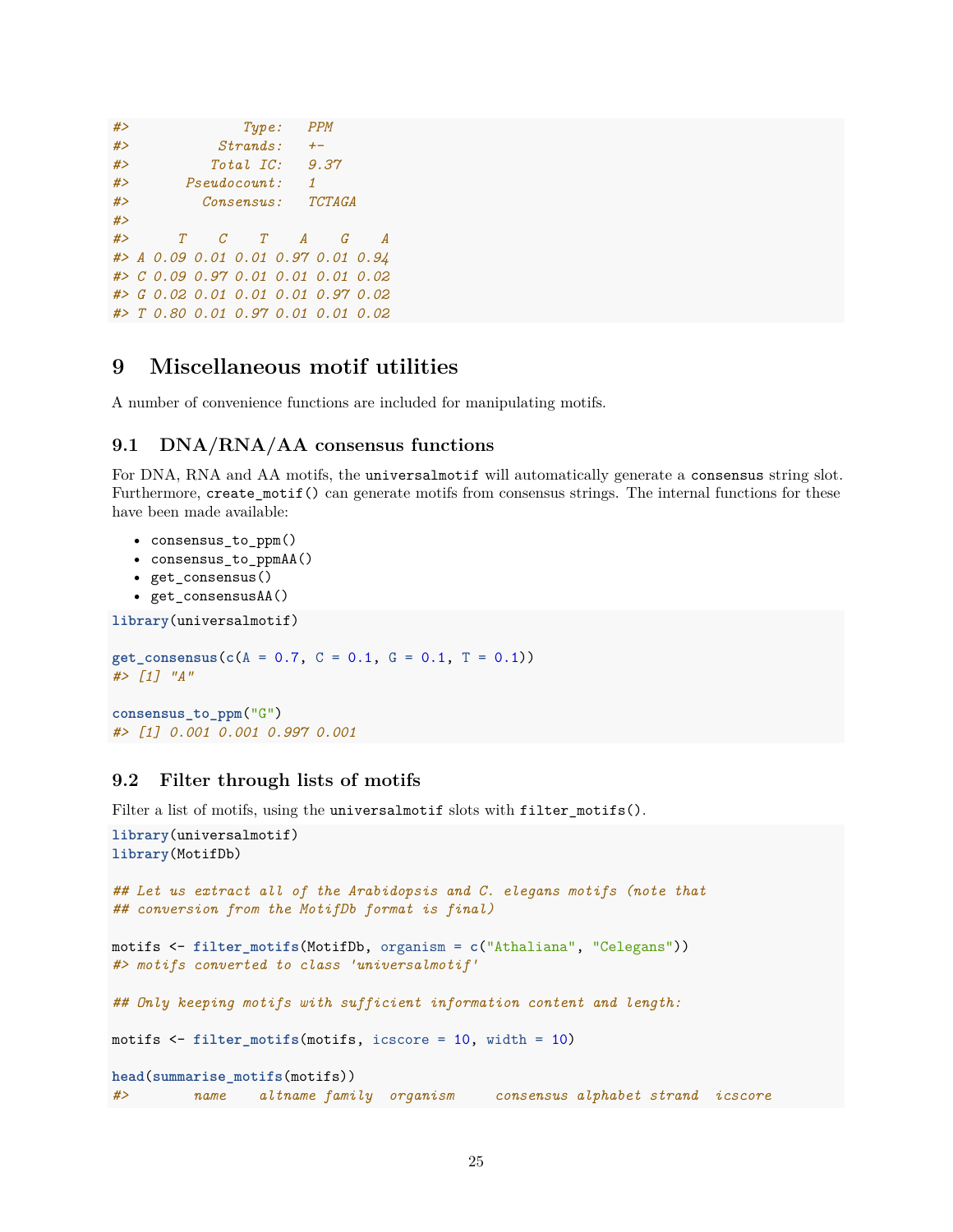```
#> 1 ERF1 M0025_1.02 AP2 Athaliana NMGCCGCCRN DNA +- 12.40700
#> 2 ATERF6 M0027_1.02 AP2 Athaliana NTGCCGGCGB DNA +- 11.77649
#> 3 ATCBF3 M0032_1.02 AP2 Athaliana ATGTCGGYNN DNA +- 10.66970
#> 4 AT2G18300 M0155_1.02 bHLH Athaliana NNNGCACGTGNN DNA +- 11.50133
#> 5 bHLH104 M0159_1.02 bHLH Athaliana GGCACGTGCC DNA +- 16.05350
#> 6 hlh-16 M0173_1.02 bHLH Celegans NNNCAATATKGNN DNA +- 10.32432
#> nsites
#> 1 NA
#> 2 NA
#> 3 NA
#> 4 NA
#> 5 NA
#> 6 NA
```
### <span id="page-25-0"></span>**9.3 Generate random motif matches**

Get a random set of sequences which are created using the probabilities of the motif matrix, in effect generating motif sites, with sample\_sites().

```
library(universalmotif)
data(examplemotif)
```

```
sample sites(examplemotif)
#> DNAStringSet object of length 100:
```

| #>    |                           | width seq |                         |  |  |
|-------|---------------------------|-----------|-------------------------|--|--|
| #     | $\left[1\right]$          |           | <b>7 TATATAA</b>        |  |  |
| #     | [2]                       |           | <i><b>7 TATAAAT</b></i> |  |  |
| #     | [3]                       |           | <i>7 TATAAAT</i>        |  |  |
| #     | [4]                       |           | <i>7 TATATAT</i>        |  |  |
| #     | [5]                       |           | <b>7 TATATAT</b>        |  |  |
| #>    |                           |           |                         |  |  |
| #     | Г961                      |           | $7$ $TATAAAT$           |  |  |
| # $>$ | Г971                      |           | $7\,7474747$            |  |  |
| #>    | Г981                      |           | <i>7 TATATAT</i>        |  |  |
| # $>$ | Г991                      |           | <i><b>7 TATATAA</b></i> |  |  |
|       | $#$ $\rightarrow$ $[100]$ |           | <b>7 TATAAAT</b>        |  |  |

### <span id="page-25-1"></span>**9.4 Motif shuffling**

Shuffle a set of motifs with shuffle\_motifs(). The original shuffling implementation is taken from the linear shuffling method of shuffle\_sequences(), described in the [sequences](#page-0-0) vignette.

```
library(universalmotif)
library(MotifDb)
motifs <- convert_motifs(MotifDb[1:50])
head(summarise_motifs(motifs))
#> name altname organism consensus alphabet strand icscore
#> 1 ABF2 badis.ABF2 Scerevisiae TCTAGA DNA +- 9.371235
#> 2 CAT8 badis.CAT8 Scerevisiae CCGGAN DNA +- 7.538740
#> 3 CST6 badis.CST6 Scerevisiae TGACGT DNA +- 9.801864
#> 4 ECM23 badis.ECM23 Scerevisiae AGATC DNA +- 6.567494
#> 5 EDS1 badis.EDS1 Scerevisiae GGAANAA DNA +- 9.314287
#> 6 FKH2 badis.FKH2 Scerevisiae GTAAACA DNA +- 11.525400
```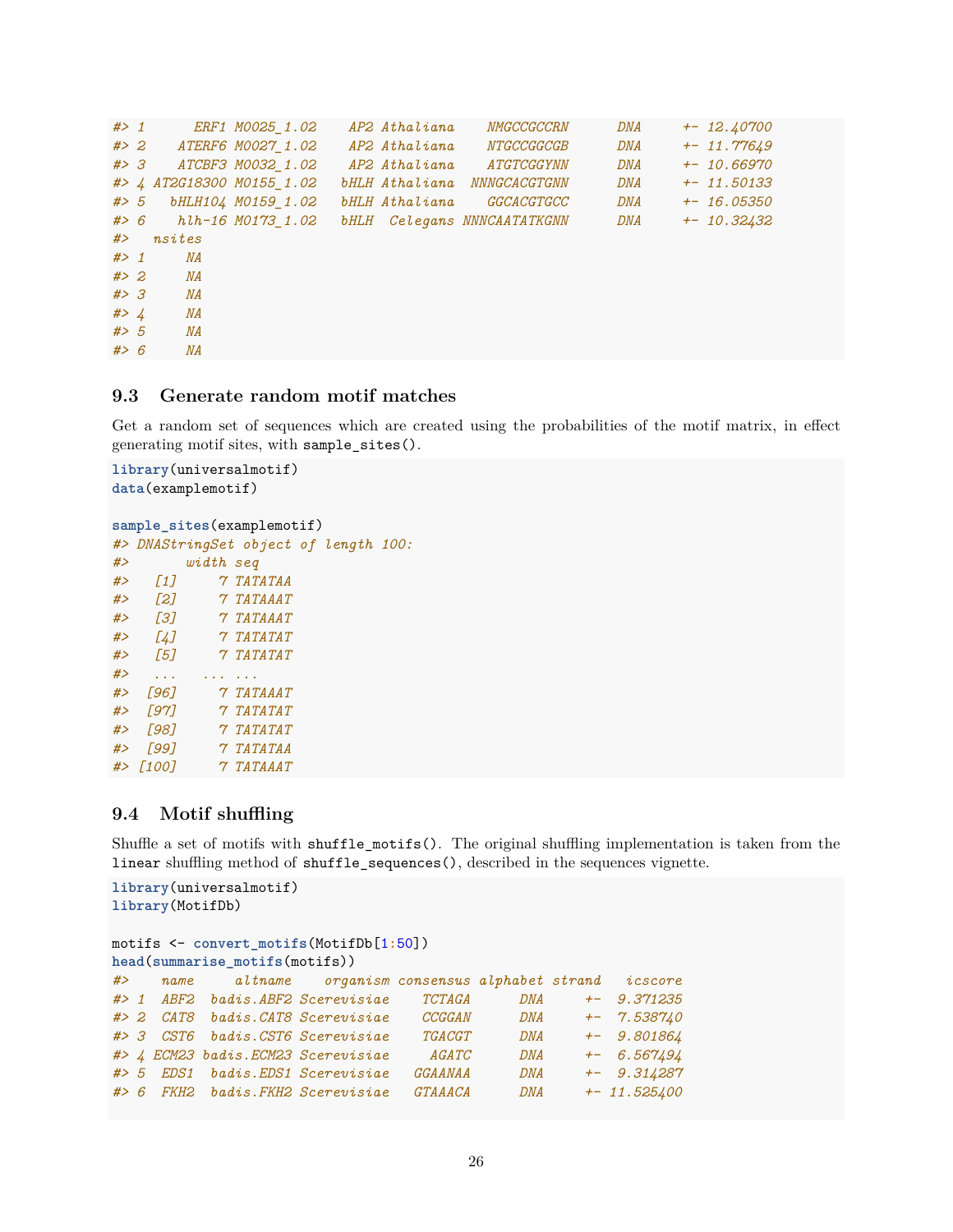```
motifs.shuffled <- shuffle_motifs(motifs, k = 3)
head(summarise_motifs(motifs.shuffled))
#> name consensus alphabet strand icscore
#> 1 ABF2 [shuffled] TTCGTC DNA +- 7.671249
#> 2 CAT8 [shuffled] CTTACR DNA +- 8.374480
#> 3 CST6 [shuffled] RSAAGC DNA +- 6.515775
#> 4 ECM23 [shuffled] WGATC DNA +- 5.455797
#> 5 EDS1 [shuffled] SRATTGT DNA +- 9.810352
#> 6 FKH2 [shuffled] GGGGSRR DNA +- 7.519828
```
#### <span id="page-26-0"></span>**9.5 Scoring and match functions**

Motif matches in a set of sequences are typically obtained using logodds scores. Several functions are exposed to reveal some of the internal work that goes on.

- get\_matches(): show all possible sequence matches above a certain score
- get scores(): obtain all possible scores from all possible sequence matches
- motif\_score(): translate score thresholds to logodds scores
- prob match(): return probabilities for sequence matches
- score\_match(): return logodds scores for sequence matches

```
library(universalmotif)
data(examplemotif)
examplemotif
#>
#> Motif name: motif
#> Alphabet: DNA
#> Type: PPM
#> Strands: +-
#> Total IC: 11.54
#> Pseudocount: 1
#> Consensus: TATAWAW
#>
#> T A T A W A W
#> A 0 1 0 1 0.5 1 0.5
#> C 0 0 0 0 0.0 0 0.0
#> G 0 0 0 0 0.0 0 0.0
#> T 1 0 1 0 0.5 0 0.5
## Get the min and max possible scores:
motif_score(examplemotif)
#> 0% 100%
#> -46.606 11.929
## Show matches above a score of 10:
get_matches(examplemotif, 10)
#> [1] "TATAAAA" "TATATAA" "TATAAAT" "TATATAT"
## Get the probability of a match:
prob_match(examplemotif, "TTTTTTT", allow.zero = FALSE)
#> [1] 6.103516e-05
## Score a specific sequence:
score_match(examplemotif, "TTTTTTT")
```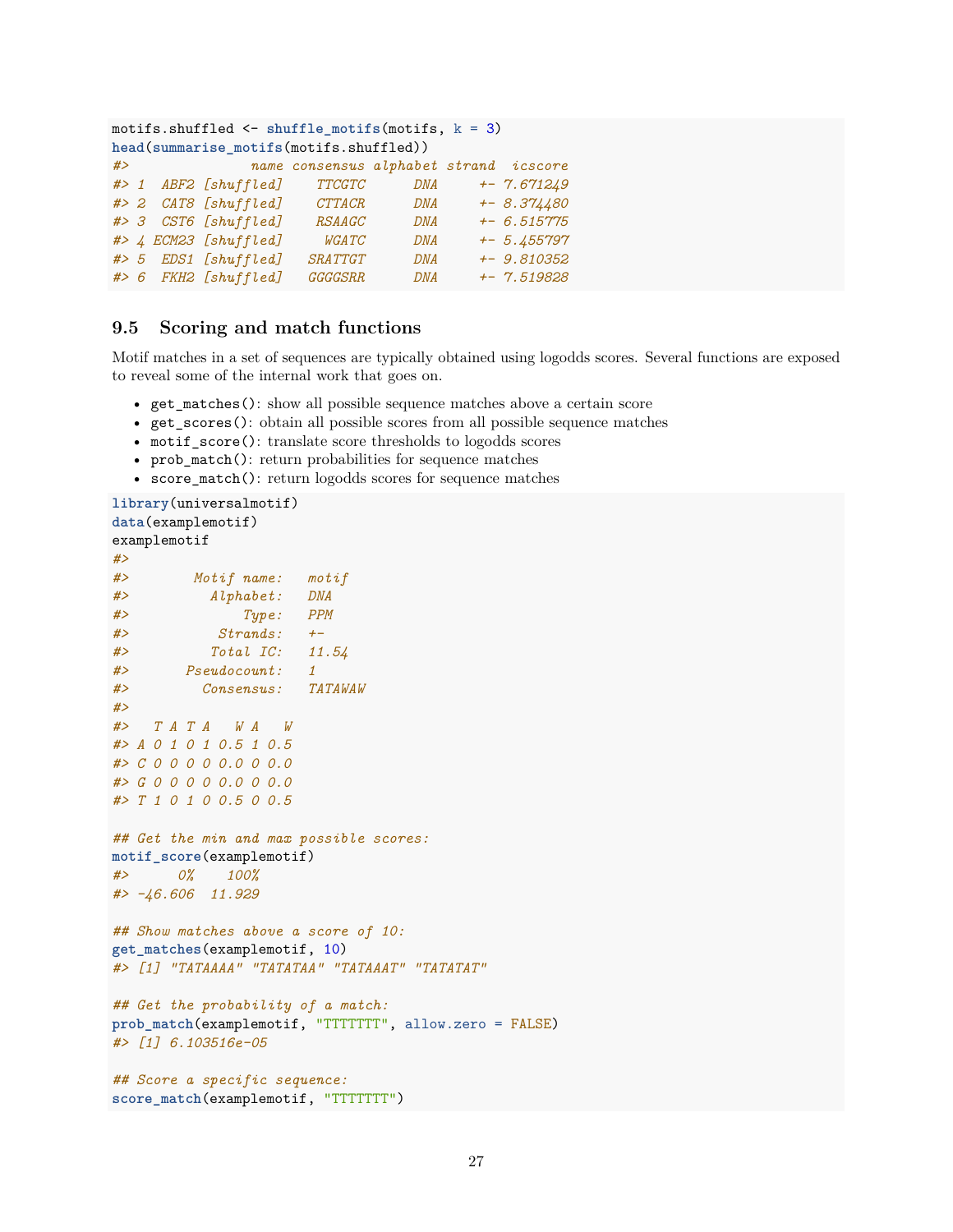*#> [1] -14.012*

```
## Take a look at the distribution of scores:
plot(density(get_scores(examplemotif), bw = 5))
```


**density.default(x = get\_scores(examplemotif), bw = 5)**

# <span id="page-27-0"></span>**9.6 Type conversion functions**

While convert\_type() will take care of switching the current type for universalmotif objects, the individual type conversion functions are also available for personal use. These are:

- icm\_to\_ppm()
- pcm\_to\_ppm()
- ppm\_to\_icm()
- ppm\_to\_pcm()
- ppm\_to\_pwm()
- pwm\_to\_ppm()

**library**(universalmotif)

These functions take a one dimensional vector. To use these for matrices:

```
m <- create_motif(type = "PCM")["motif"]
m
#> M A M R T D W A K C
#> A 30 71 35 54 1 35 38 50 2 2
#> C 46 0 52 0 13 0 0 21 0 98
#> G 24 15 0 44 12 27 5 17 29 0
#> T 0 14 13 2 74 38 57 12 69 0
apply(m, 2, pcm_to_ppm)
```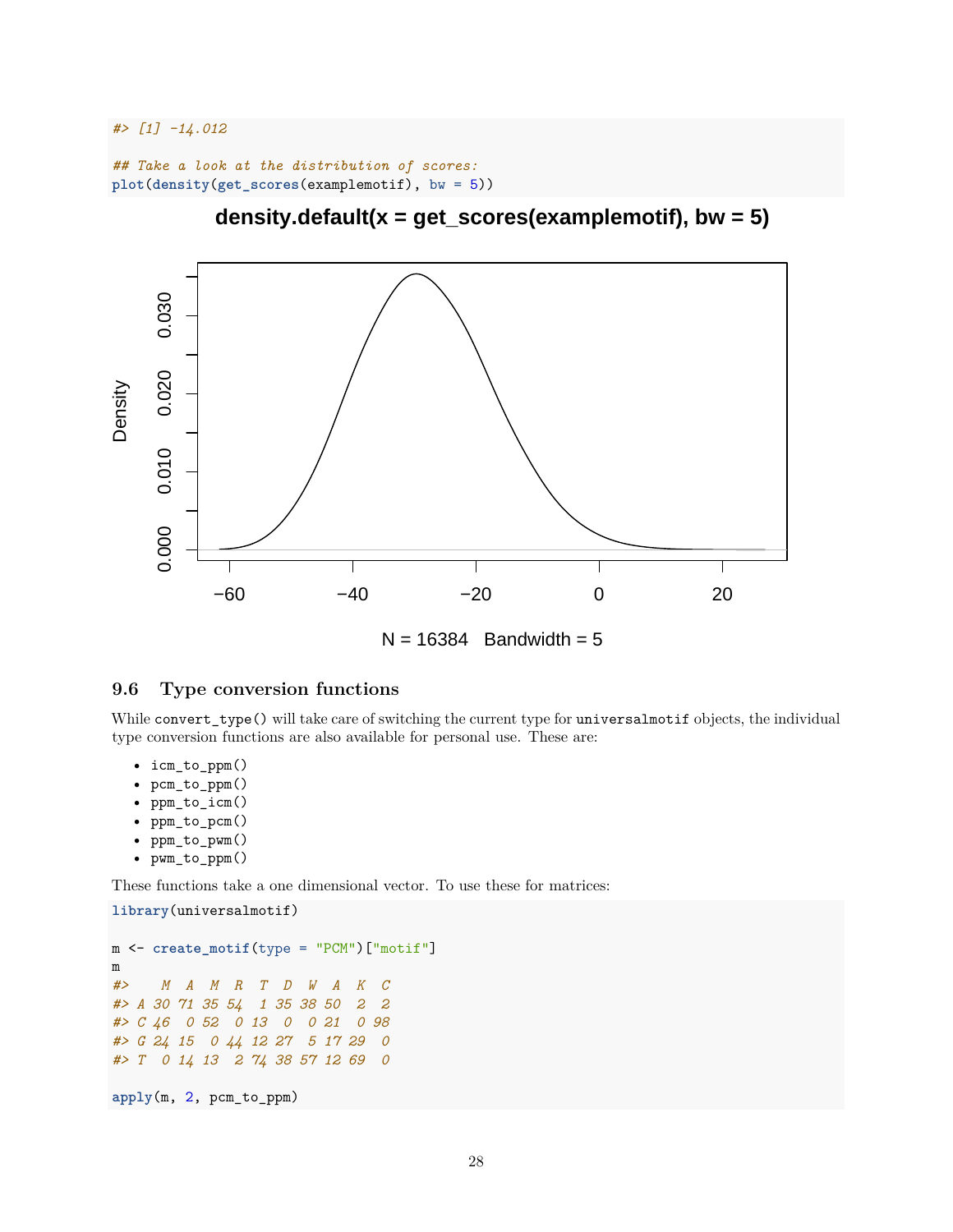*#> M A M R T D W A K C #> [1,] 0.30 0.71 0.35 0.54 0.01 0.35 0.38 0.50 0.02 0.02 #> [2,] 0.46 0.00 0.52 0.00 0.13 0.00 0.00 0.21 0.00 0.98 #> [3,] 0.24 0.15 0.00 0.44 0.12 0.27 0.05 0.17 0.29 0.00 #> [4,] 0.00 0.14 0.13 0.02 0.74 0.38 0.57 0.12 0.69 0.00*

Additionally, the position\_icscore() can be used to get the total information content per position: **library**(universalmotif)

**position\_icscore**(**c**(0.7, 0.1, 0.1, 0.1)) *#> [1] 0.6307803*

### <span id="page-28-0"></span>**Session info**

```
#> R version 4.2.0 RC (2022-04-21 r82226)
#> Platform: x86_64-pc-linux-gnu (64-bit)
#> Running under: Ubuntu 20.04.4 LTS
#>
#> Matrix products: default
#> BLAS: /home/biocbuild/bbs-3.16-bioc/R/lib/libRblas.so
#> LAPACK: /home/biocbuild/bbs-3.16-bioc/R/lib/libRlapack.so
#>
#> locale:
#> [1] LC_CTYPE=en_US.UTF-8 LC_NUMERIC=C
#> [3] LC_TIME=en_GB LC_COLLATE=C
#> [5] LC_MONETARY=en_US.UTF-8 LC_MESSAGES=en_US.UTF-8
#> [7] LC_PAPER=en_US.UTF-8 LC_NAME=C
#> [9] LC_ADDRESS=C LC_TELEPHONE=C
#> [11] LC_MEASUREMENT=en_US.UTF-8 LC_IDENTIFICATION=C
#>
#> attached base packages:
#> [1] stats4 stats graphics grDevices utils datasets methods
#> [8] base
#>
#> other attached packages:
#> [1] TFBSTools_1.35.0 cowplot_1.1.1 dplyr_1.0.9
#> [4] ggtree_3.5.0 ggplot2_3.3.6 MotifDb_1.39.0
#> [7] GenomicRanges_1.49.0 Biostrings_2.65.0 GenomeInfoDb_1.33.3
#> [10] XVector_0.37.0 IRanges_2.31.0 S4Vectors_0.35.0
#> [13] BiocGenerics_0.43.0 universalmotif_1.15.2
#>
#> loaded via a namespace (and not attached):
#> [1] colorspace_2.0-3 grImport2_0.2-0
#> [3] rjson_0.2.21 ellipsis_0.3.2
#> [5] base64enc_0.1-3 aplot_0.1.4
#> [7] farver_2.1.0 bit64_4.0.5
#> [9] AnnotationDbi_1.59.1 fansi_1.0.3
#> [11] motifStack_1.41.1 R.methodsS3_1.8.1
#> [13] cachem_1.0.6 knitr_1.39
#> [15] ade4_1.7-19 jsonlite_1.8.0
#> [17] splitstackshape_1.4.8 Rsamtools_2.13.3
#> [19] seqLogo_1.63.0 annotate_1.75.0
#> [21] GO.db_3.15.0 R.oo_1.24.0
```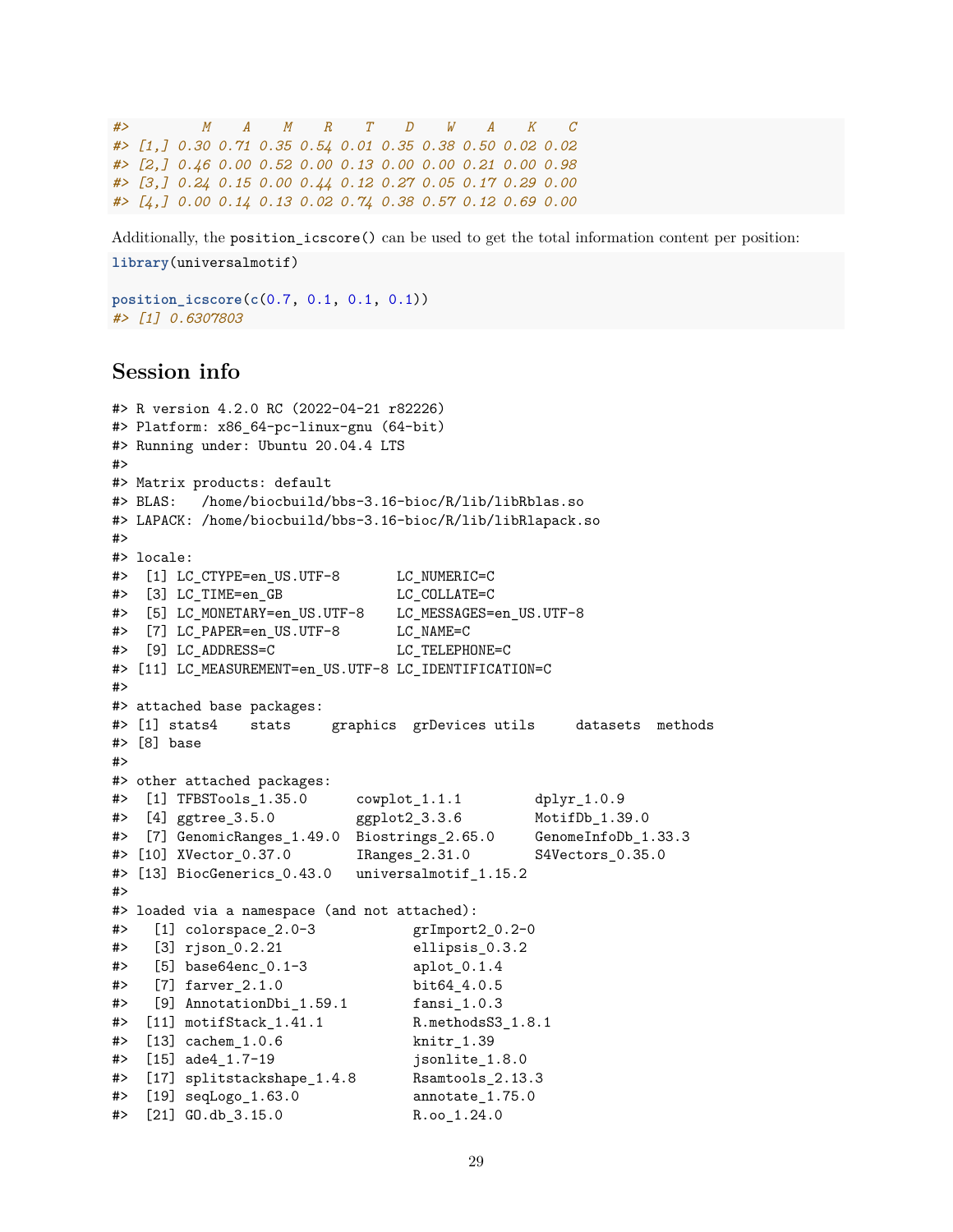| #> | $[23]$ png $_0.1-7$                                      | $readr_2.1.2$                         |
|----|----------------------------------------------------------|---------------------------------------|
| #> | $[25]$ compiler_4.2.0                                    |                                       |
| #> | $[27]$ assertthat $0.2.1$                                | Matrix_1.4-1                          |
| #> | $[29]$ fastmap <sub>1.1.0</sub>                          | lazyeval_0.2.2                        |
| #> | $[31]$ $cli_3.3.0$                                       | htmltools_0.5.2                       |
| #> | $[33]$ tools $-4.2.0$                                    | gtable_0.3.0                          |
| #> | $[35]$ glue $1.6.2$                                      | TFMPvalue_0.0.8                       |
| #> | [37] GenomeInfoDbData_1.2.8                              | $reshape2_1.4.4$                      |
| #> | [39] $tinyex_0.39$                                       | Rcpp_1.0.8.3                          |
| #> | [41] Biobase_2.57.1                                      | $vctrs_0.4.1$                         |
| #> | $[43]$ ape_5.6-2                                         | nlme_3.1-157                          |
| #> | [45] rtracklayer_1.57.0                                  | ggseqlogo_0.1                         |
| #> | $[47]$ xfun $[0.31]$                                     | CNEr_1.33.0                           |
| #> | $[49]$ stringr_1.4.0                                     | lifecycle_1.0.1                       |
| #> | $[51]$ restfulr $_0.0.13$                                | poweRlaw_0.70.6                       |
| #> | [53] gtools_3.9.2.1                                      | XML_3.99-0.9                          |
| #> | [55] zlibbioc_1.43.0                                     | MASS_7.3-57                           |
| #> | $[57]$ scales $_1.2.0$                                   | BSgenome_1.65.1                       |
| #> | $[59]$ hms_1.1.1                                         | MatrixGenerics_1.9.0                  |
| #> | $[61]$ parallel_4.2.0                                    | SummarizedExperiment_1.27.1           |
| #> | $[63]$ yaml $[2.3.5]$                                    | memoise_2.0.1                         |
| #> | $[65]$ ggfun $_0.0.6$                                    | yulab.utils_0.0.4                     |
| #> | $[67]$ stringi $1.7.6$                                   | RSQLite_2.2.14                        |
| #> | [69] highr_0.9                                           | BiocI0_1.7.1                          |
| #> | $[71]$ tidytree_0.3.9                                    | caTools_1.18.2                        |
| #> | [73] BiocParallel_1.31.6                                 | $rlang_1.0.2$                         |
| #> | [75] pkgconfig_2.0.3                                     | matrixStats_0.62.0                    |
| #> | $[77]$ bitops $-1.0-7$                                   | $pracma_2.3.8$                        |
| #> | $[79]$ evaluate $_0.15$                                  | lattice_0.20-45                       |
| #> | $[81]$ purrr $_0.3.4$                                    | htmlwidgets_1.5.4                     |
| #> | [83] GenomicAlignments_1.33.0                            | treeio_1.21.0                         |
| #> | $[85]$ patchwork $_1.1.1$                                | labeling_0.4.2                        |
| #> | $[87]$ bit_4.0.4                                         | tidyselect_1.1.2                      |
| #> | [89] plyr_1.8.7                                          | magrittr_2.0.3                        |
| #> | $[91]$ bookdown $_0.26$                                  | $R6_2.5.1$                            |
| #> | [93] generics $_0.1.2$                                   | DelayedArray_0.23.0                   |
| #> | $[95]$ DBI_1.1.2                                         | $pillar_1.7.0$                        |
| #> | $[97]$ withr $2.5.0$                                     | KEGGREST 1.37.0                       |
| #> | $[99]$ RCurl $1.98-1.6$                                  | tibble_3.1.7                          |
| #> | $[101]$ crayon <sub>1.5.1</sub>                          | utf8_1.2.2                            |
| #> | $[103]$ tzdb_0.3.0                                       | rmarkdown_2.14                        |
| #> | $[105]$ jpeg_0.1-9                                       | grid_4.2.0                            |
| #> | [107] data.table_1.14.2                                  | blob_1.2.3                            |
| #> | $[109]$ digest <sub>-0.6.29</sub><br>$[111]$ tidyr_1.2.0 | xtable_1.8-4                          |
| #> | $[113]$ R.utils $2.11.0$                                 | gridGraphics_0.5-1<br>$munsell_0.5.0$ |
| #> | [115] DirichletMultinomial_1.39.0 ggplotify_0.1.0        |                                       |
| #> |                                                          |                                       |

# <span id="page-29-0"></span>**References**

Bailey, T.L., M. Boden, F.A. Buske, M. Frith, C.E. Grant, L. Clementi, J. Ren, W.W. Li, and W.S. Noble. 2009. "MEME Suite: Tools for Motif Discovery and Searching." *Nucleic Acids Research* 37: W202–W208.

Guo, Y., K. Tian, H. Zeng, X. Guo, and D.K. Gifford. 2018. "A Novel K-Mer Set Memory (KSM) Motif